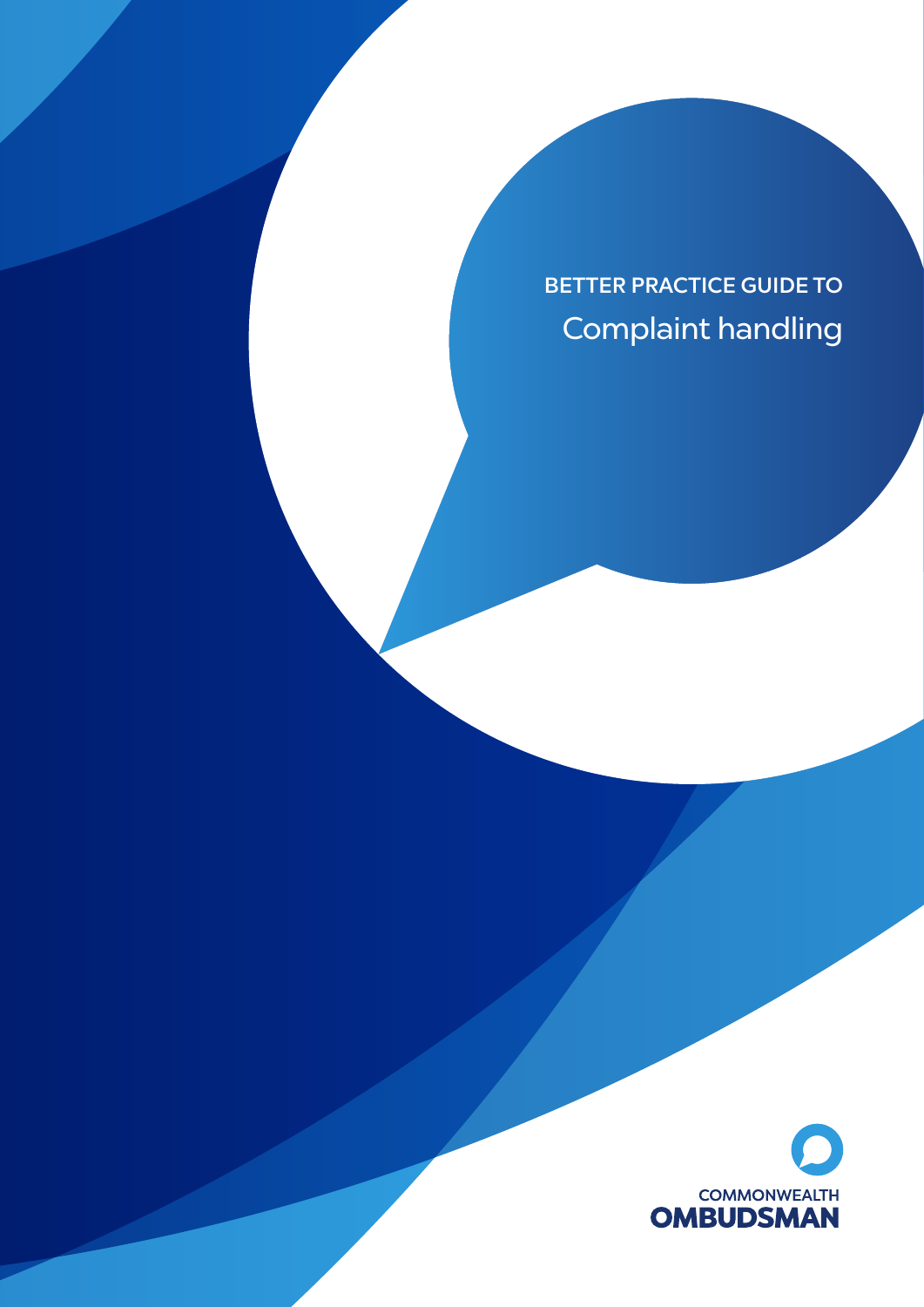ISBN 978 0 9805961 7 5

Date of publication: April 2009 Publisher: Commonwealth Ombudsman, Canberra, Australia

© Commonwealth of Australia

This work is copyright. Apart from any use as permitted under the *Copyright Act 1968*, no part may be reproduced by any process without prior written permission from the Australian Government, available from the Attorney-General's Department.

Requests and enquiries concerning reproduction and rights should be addressed to the Commonwealth Copyright Administration, Copyright Law Branch, Attorney-General's Department, National Circuit, Barton ACT 2601, or posted at http://www.ag.gov.au/cca.

Other requests and enquiries can be directed to the Director Public Affairs, Commonwealth Ombudsman, GPO Box 442, Canberra ACT 2601; email ombudsman@ombudsman.gov.au; or phone 1300 362 072. This guide is available on the Commonwealth Ombudsman's website, http://www.ombudsman.gov.au.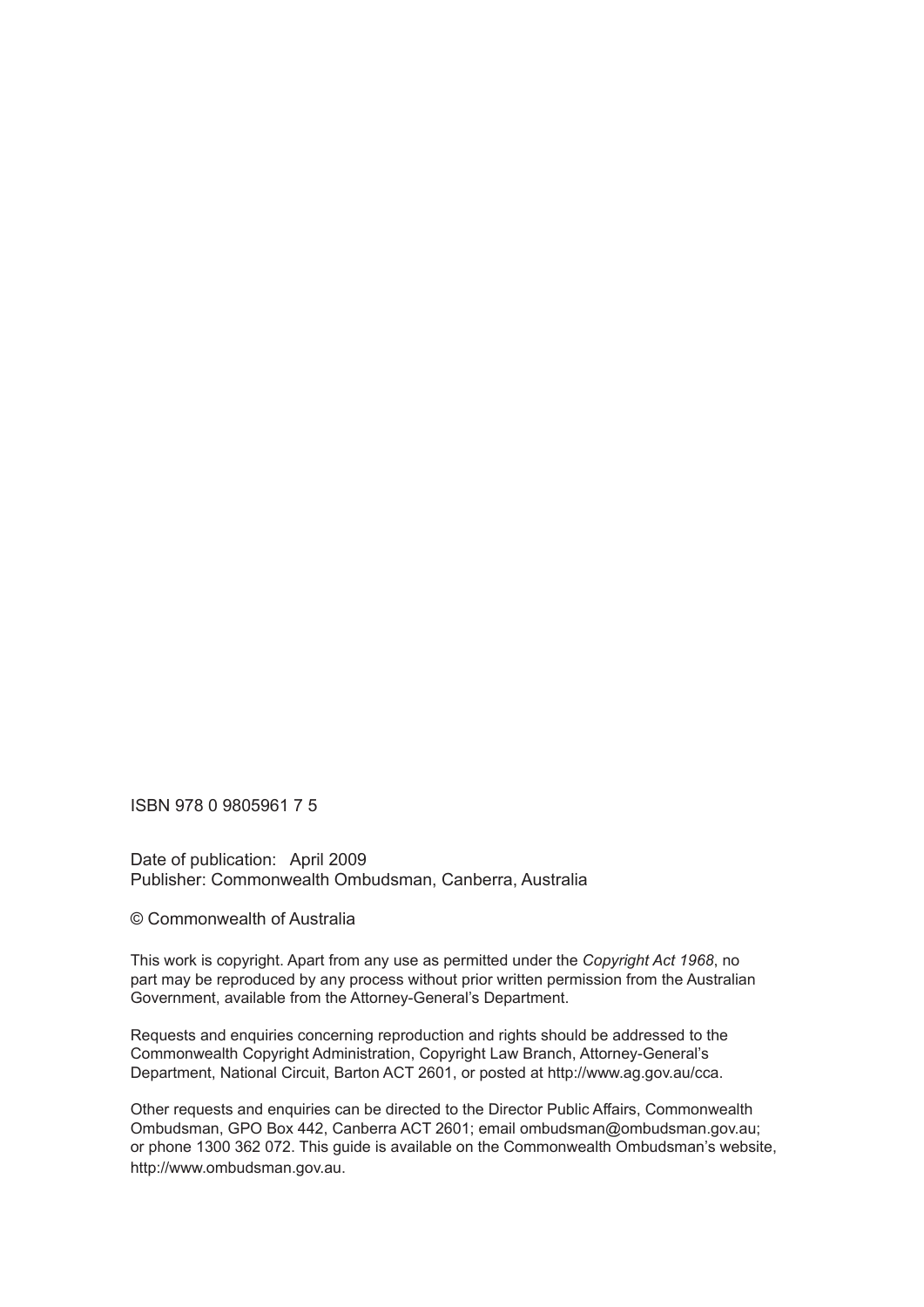# **Contents**

# Foreword

# Introduction

# Element 1-Culture

# Element 2-Principles

# Element 3-People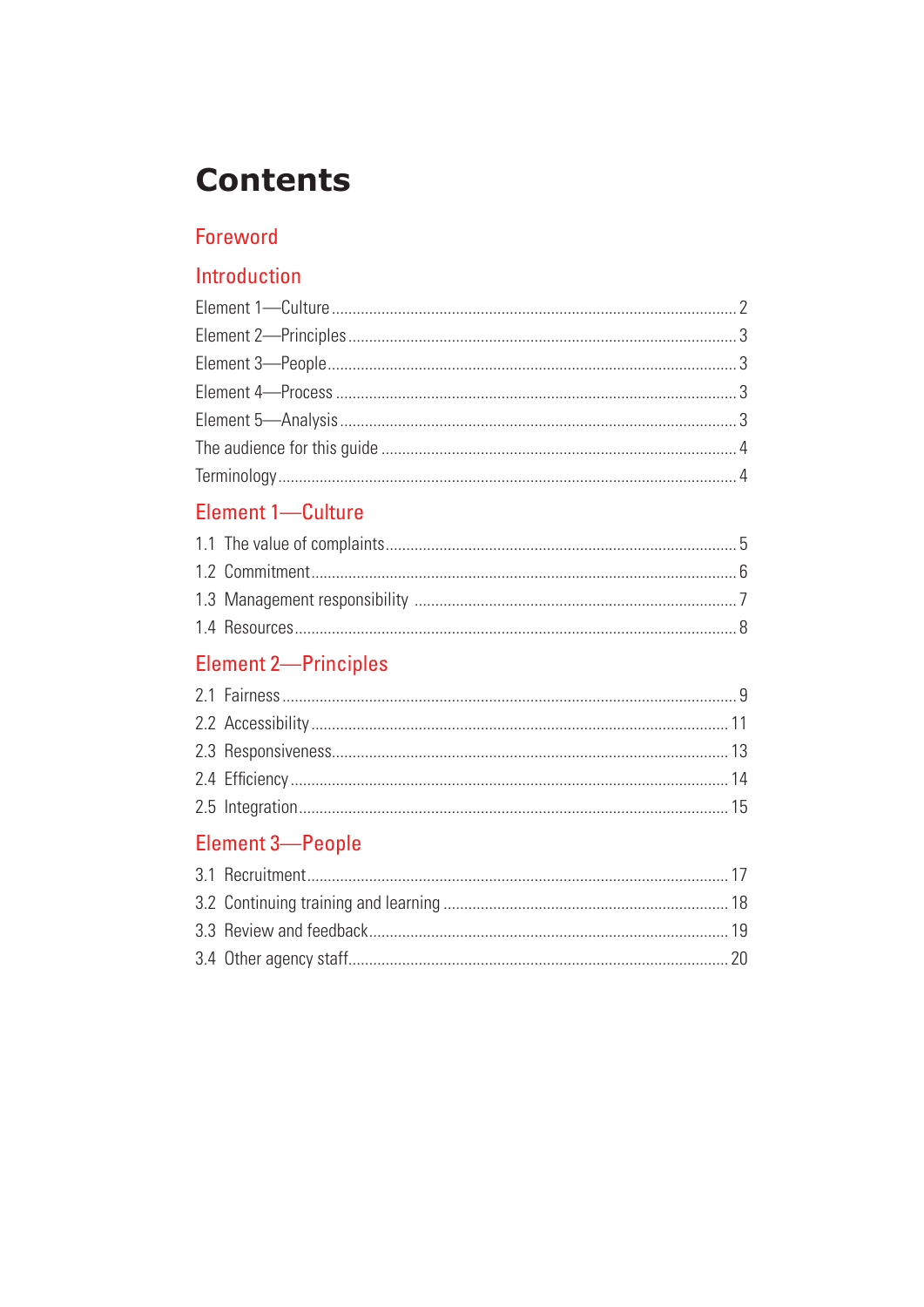# **Element 4-Process**

# Element 5-Analysis

# Summary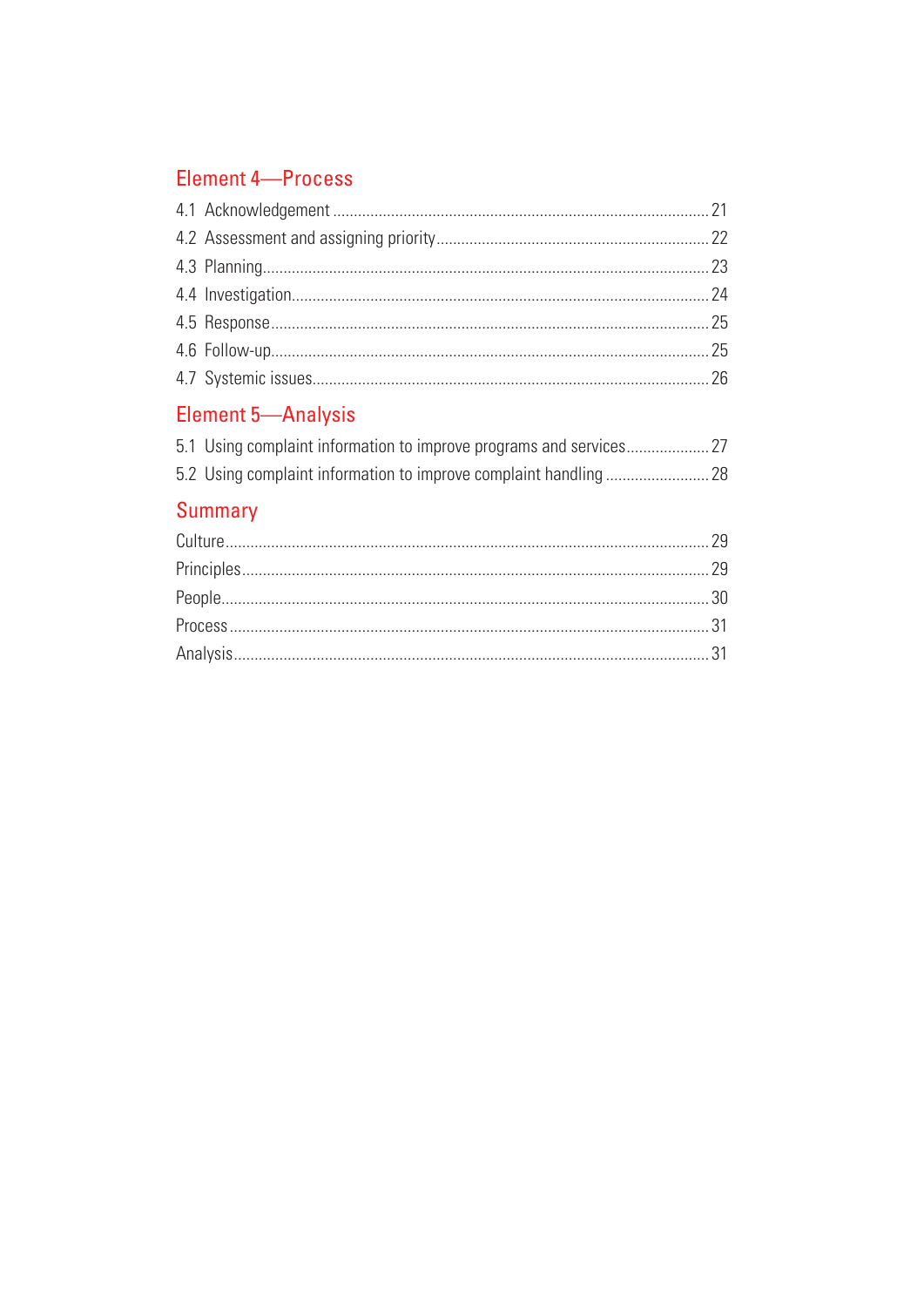# **Foreword**

The office of Commonwealth Ombudsman published its Good Practice Guide for Effective Complaint Handling in 1997. The purpose of that initial guide was to address the failure of most Australian government agencies to establish an effective internal complaint handling mechanism.

Substantial change has occurred since then. Agencies now accept that complaint handling is a predictable and necessary part of program and service delivery. Errors, misunderstandings, client dissatisfaction and unexpected problems occur in all administrative systems. Complaint handling can be effective in resolving a problem before it becomes worse, providing a remedy to a client who has suffered disadvantage, and nurturing good relations between government agencies and the public.

Complaints also provide agencies with information about program weaknesses and service delivery faults. Good administration involves regular review of existing programs, and the lessons learnt from complaints can feed into that process.

Acceptance of these points is reflected in the well-developed complaint handling systems that now operate in Australian government agencies. This Better Practice Guide to Complaint Handling builds on that extensive network by defining the essential principles for effective complaint handling. The guide can be used by agencies when developing a complaint handling system or when evaluating or monitoring an existing system. Above all, the purpose of this guide is to stress the importance of complaint handling as a means of improving government and its responsiveness to the public.

The guide is supplemented by fact sheets published by the Ombudsman's office that deal with selected aspects of complaint handling. We welcome discussion with agencies and the public about best practice in complaint handling.

Prof. John McMillan Commonwealth Ombudsman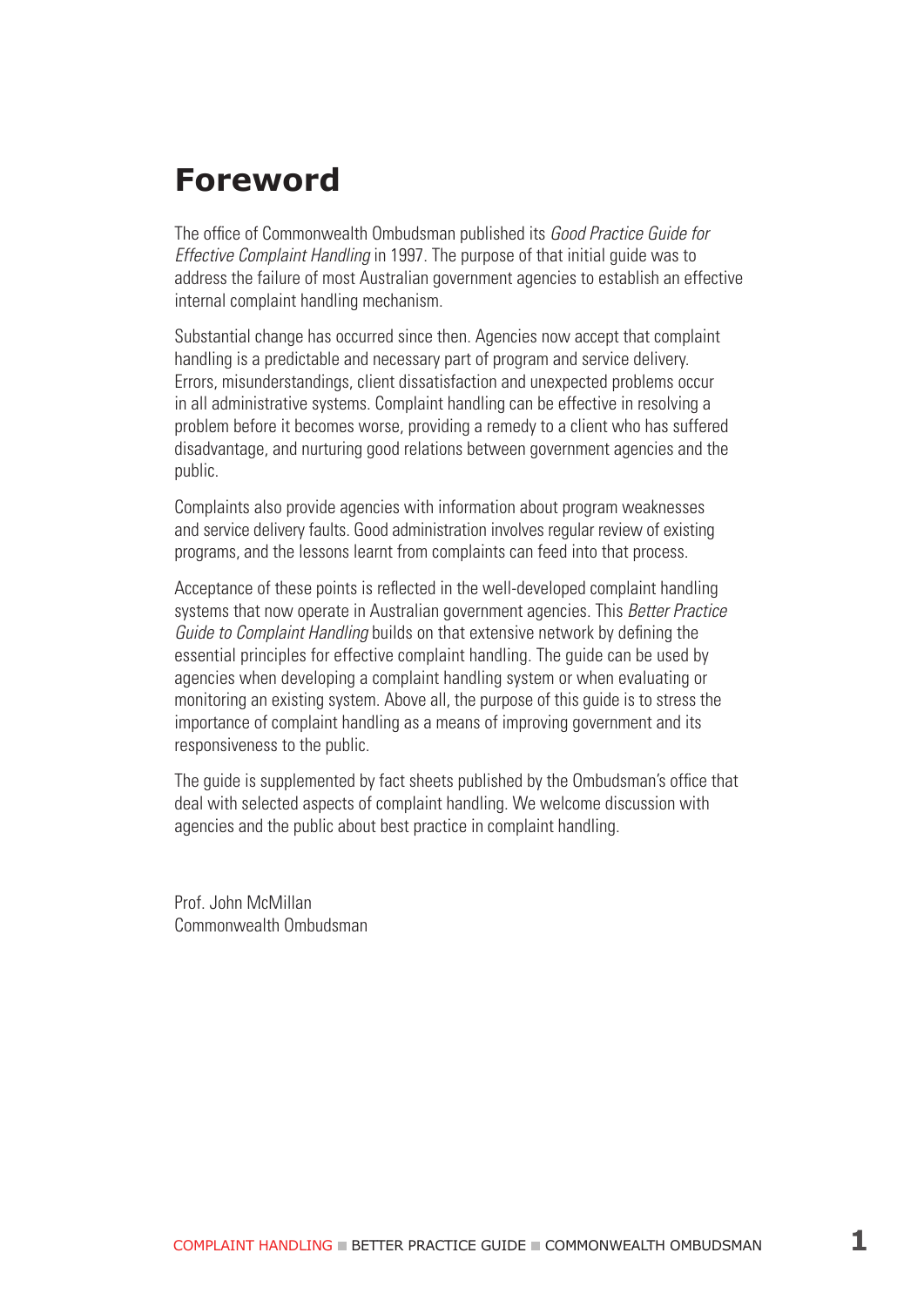# **Introduction**

This Better Practice Guide to Complaint Handling describes five elements of effective complaint handling:

- *Culture.* Agencies must value complaints as a means of strengthening their administration and improving their relations with the public.
- *Principles.* An effective complaint handling system must be modelled on the principles of fairness, accessibility, responsiveness, efficiency and integration.
- *People.* Complaint handling staff must be skilled and professional.
- Process. The seven stages of complaint handling—acknowledgment, assessment, planning, investigation, response, review, and consideration of systemic issues should be clearly outlined.
- Analysis. Information about complaints should be examined as part of a continuous process of organisational review and improvement.

A strong complaint handling system is built on all five elements. A good system managed by skilled staff will be less effective if an agency's culture is antagonistic towards complainants. A defective system can hamper the work of a committed agency with skilled staff. Staff who lack the skill and commitment to handle complaints properly can undermine a system that is otherwise ideal.

The five elements of effective complaint handling are briefly outlined in this introduction. They are discussed in detail in later sections. The guide concludes with a summary of the main points.

# Element 1—Culture

An agency must value complaints and recognise that effective complaint handling will benefit its reputation and administration. Complaints can:

- highlight weaknesses in an agency's programs, policies and service delivery
- stimulate an agency to improve its business.

Good complaint handling will:

- reassure clients that the agency is committed to resolving problems, improving relations and building loyalty
- improve the agency's accountability and transparency.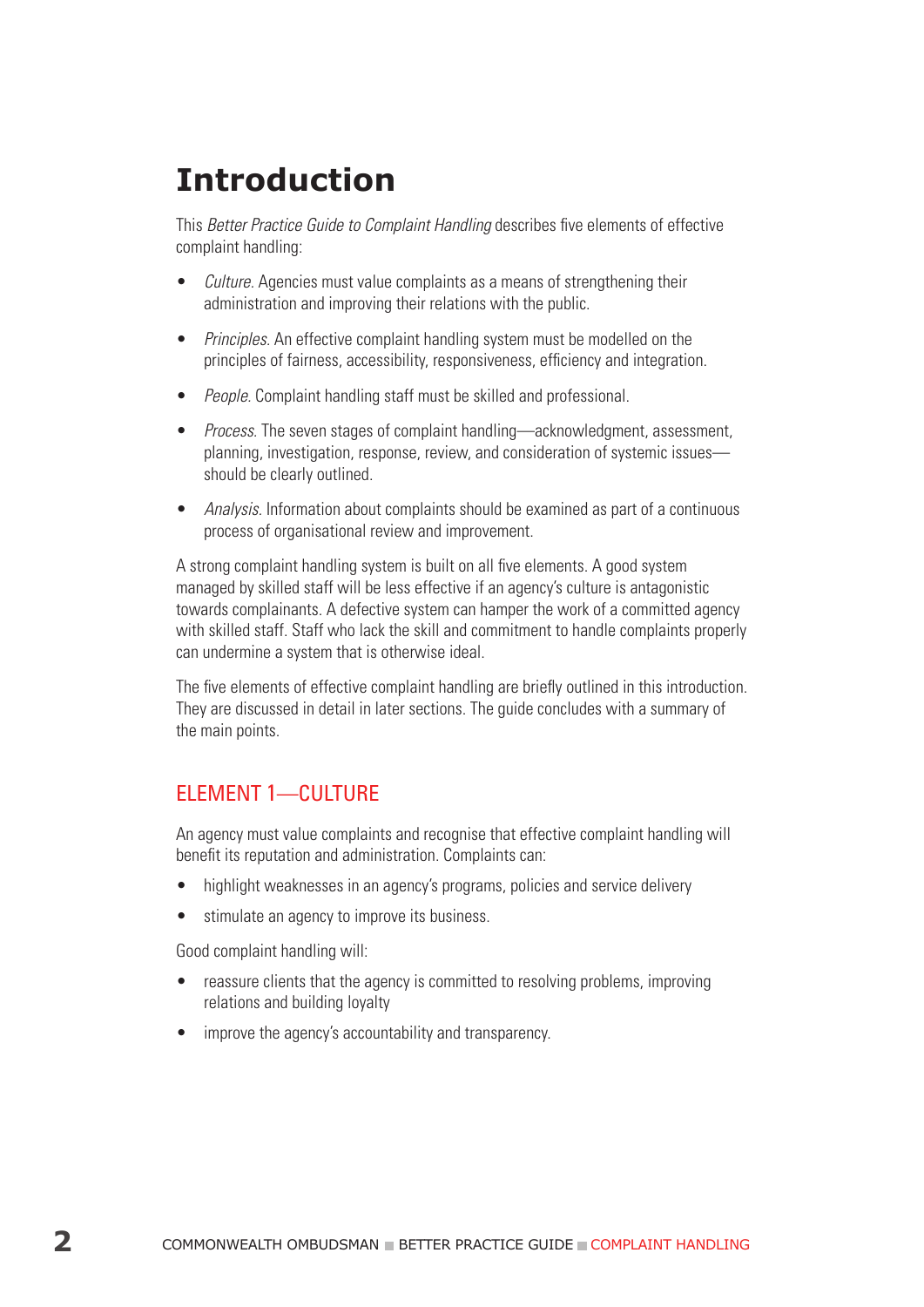### Element 2—Principles

A complaint handling system must be modelled on principles of fairness, accessibility, responsiveness and efficiency. Complaint handling must also be integrated with the core business of the agency and, where appropriate, with that of other agencies.

### Element 3—People

The staff who handle complaints must be skilled in their role and have a positive attitude when dealing with complainants. They should be chosen for that function and be fully trained in the work of the agency and in exemplary complaint handling practices. They should receive effective supervision and regular feedback about their work.

# Element 4—Process

The following seven stages in complaint handling should be described in internal procedures:

- A complaint should be acknowledged promptly.
- The complaint should be assessed and assigned priority.
- If investigation is required, it should be planned.
- The investigation should resolve factual issues and consider options for complaint resolution.
- The response to the complainant should be clear and informative.
- If the complainant is not satisfied with the response, internal review of the decision should be offered and information about external review options should be provided.
- Any systemic issues that arise as a result of the complaint should be considered and acted on.

# Element 5—Analysis

Information about complaints can provide an insight into an agency's programs and services that are not working as well as they might. It can be used to improve client service by:

- highlighting service failings that need to be remedied
- revealing problems and trends that can be acted on by management.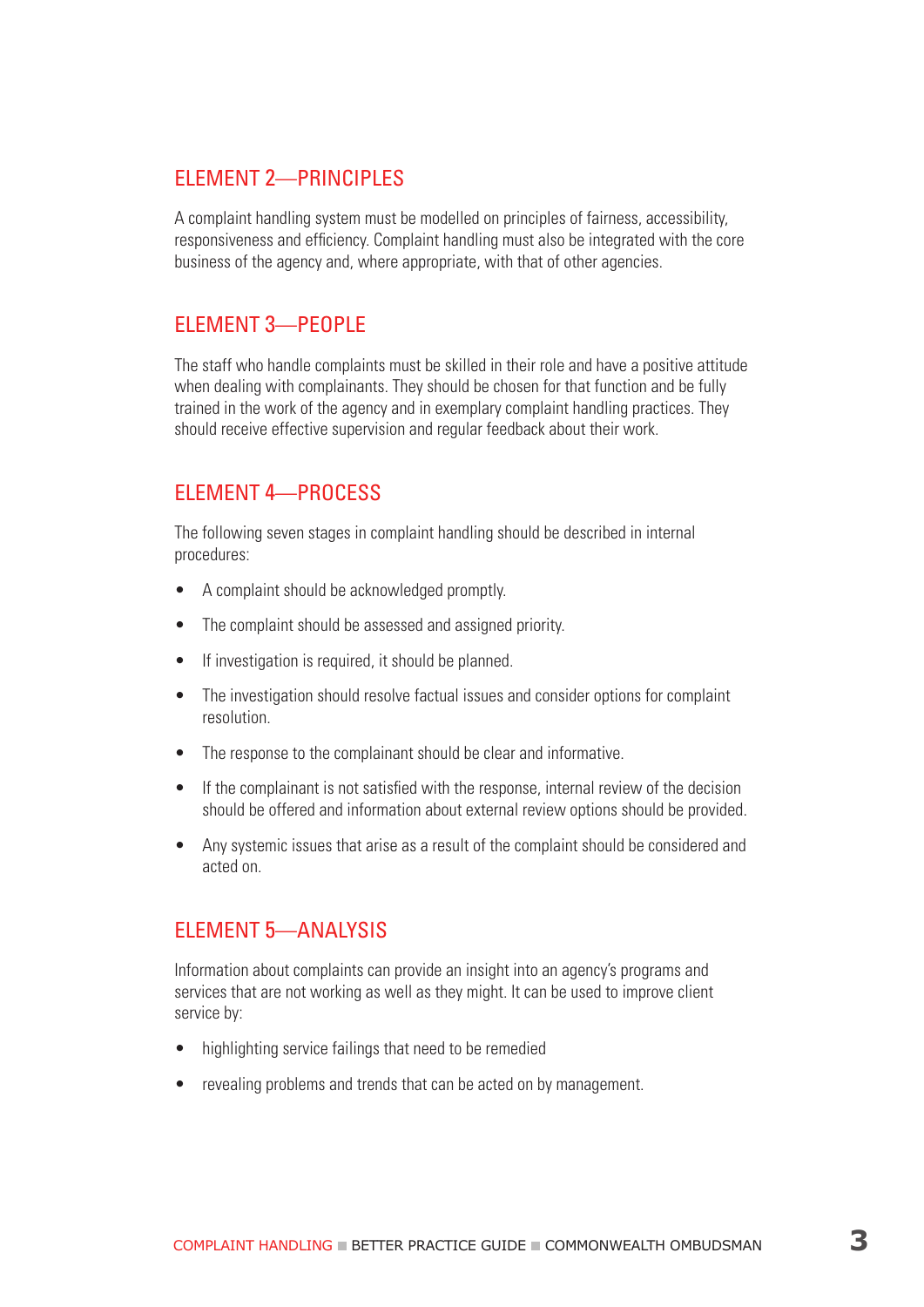All agencies should set both qualitative and quantitative measures for assessing their complaint handling. There should be regular reporting to the agency executive about the subject matter of complaints, how the complaints have been managed, and the steps taken to resolve systemic problems.

# The audience for this guide

This guide is for executives, managers and complaint handling staff in public sector agencies. Private sector organisations might also find it useful, particularly if they are contracted by government to provide services to the public. The guide is broadly consistent with Australian Standard AS ISO 10002-2006, 'Customer Satisfaction guidelines for complaints handling in organizations'.

Australian Government agencies that provide services directly to the public are required by the Client Service Charter Principles to develop a service charter that acknowledges a client's right to complain and that contains information about the complaint process. The current revised principles were issued by the Special Minister of State in 2000. Since 2001 responsibility for service charters has rested with the Australian Public Service Commission.

#### **TFRMINOLOGY**

Agencies refer to members of the public to whom they provide services in various ways, such as 'customers', 'clients' or 'citizens'. This guide uses the term 'clients' or 'complainants' to encompass such terms.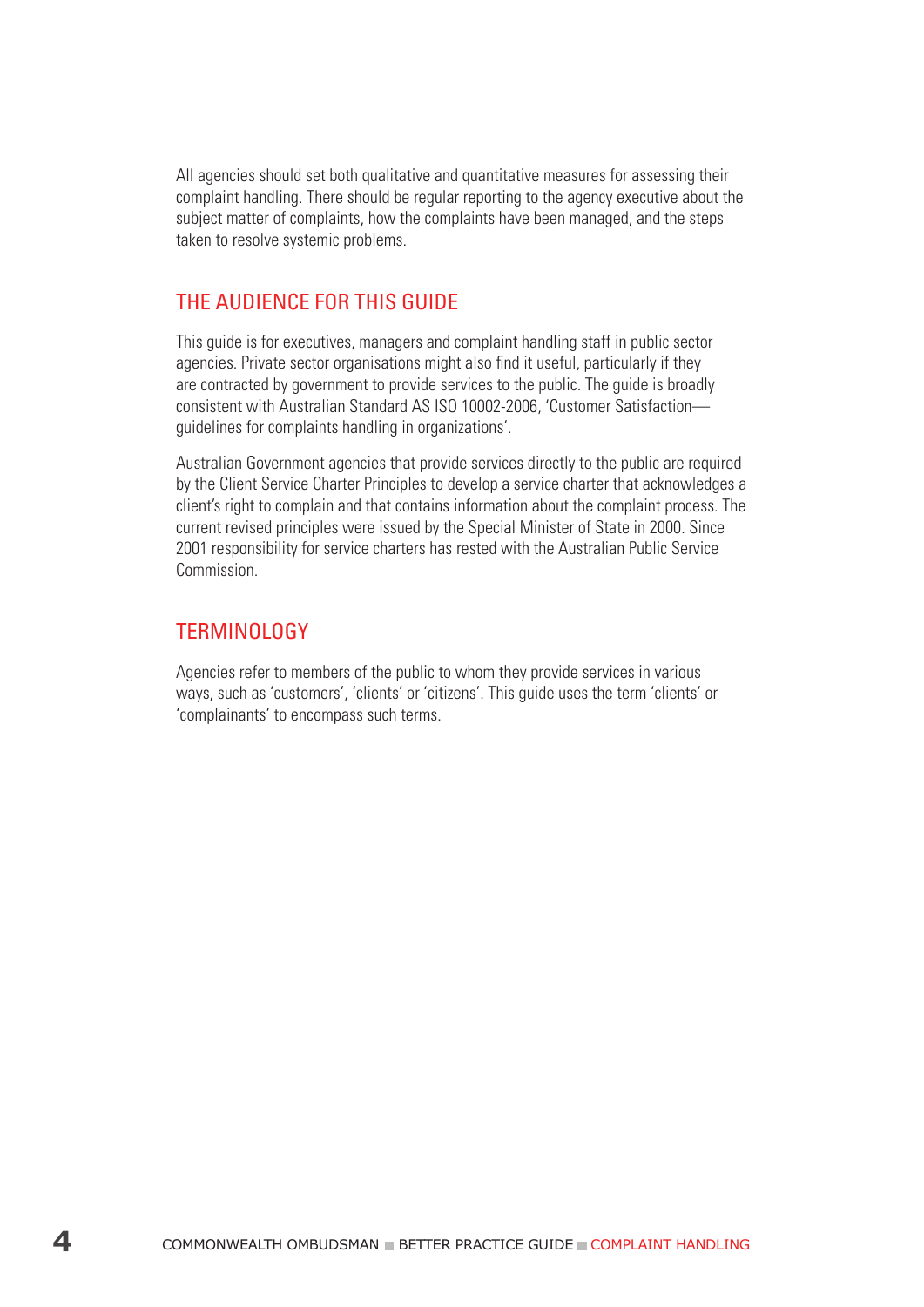# **Element 1—Culture**

#### Does your agency value complaints?

An agency that cares about its clients and its reputation will be committed to good complaint handling. It will have a culture that recognises the value of complaints and that requires all staff to be committed to effective complaint resolution.

#### 1.1 The value of complaints

Effective complaint handling offers many practical benefits. Complaints deliver direct information from clients about faulty decisions, poor service delivery and defective programs. Agencies should use this information in several ways:

- To provide a suitable remedy to a complainant A person who has been disadvantaged by poor administrative practice should be given a remedy that will deal fully and finally with the problem.
- To maintain good relations with the public and build clients' loyalty Public support should be important to all agencies—even when they are the sole providers of a service. Improved client support will be reflected in better interaction between the agency and its clients.
- To evaluate and improve programs and services Complaints should be used to repair weaknesses in an agency. They can strengthen an agency by highlighting areas for improvement in its services and programs.
- To inform decision making about future service delivery Agencies need to think ahead. They need to develop and implement new programs in accordance with government policy and offer different services. Complaints help an agency see what is needed and how to make systems work more effectively. Complaint information is a valuable resource for evaluating possible strengths and weaknesses in new programs and services.

Complaint analysis should be part of the continuous cycle of review and improvement in an agency.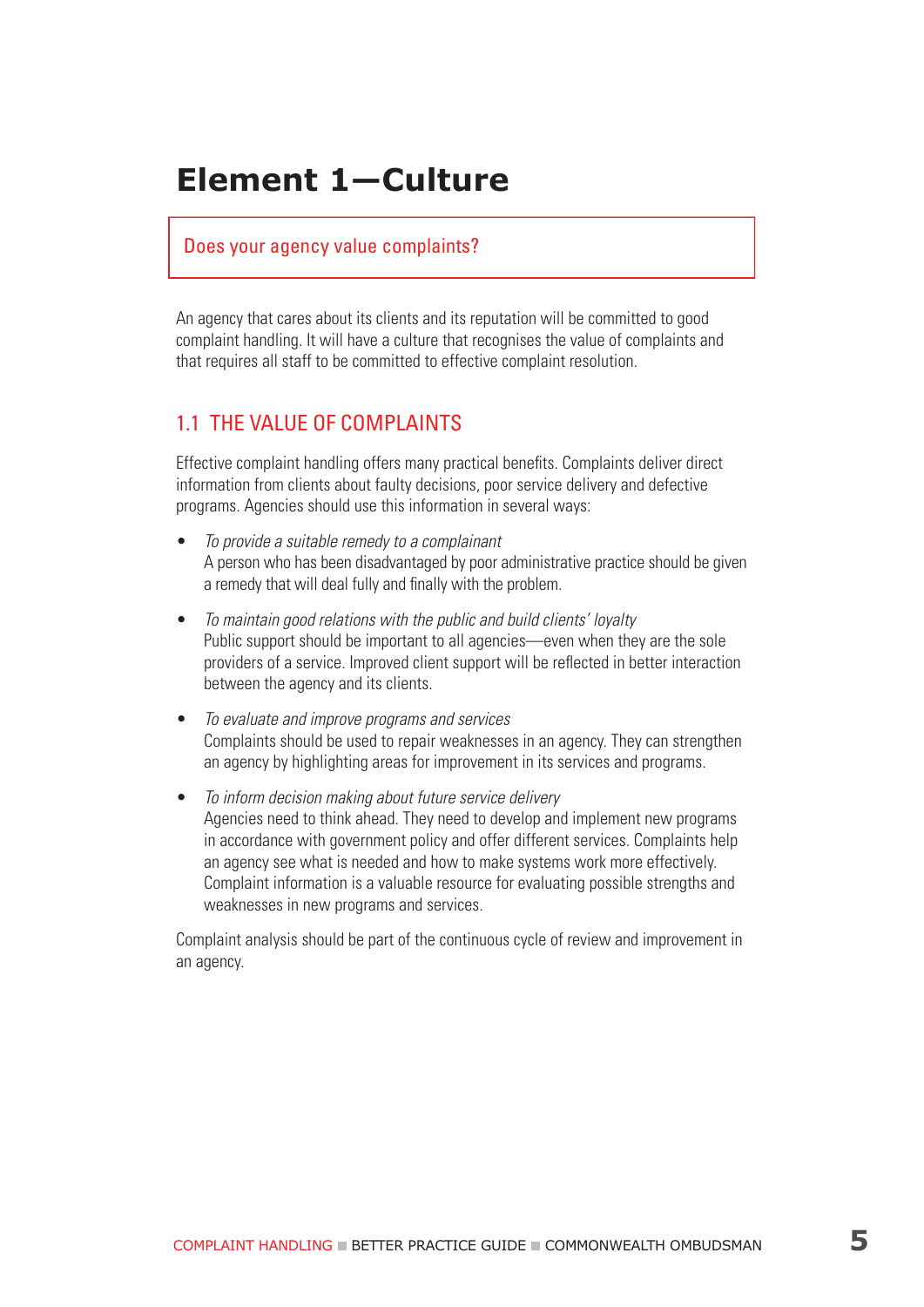# 1.2 COMMITMENT

Staff commitment at all levels in an agency is essential to effective complaint handling. The following table sets out the nature of the commitment expected from staff and the way that commitment should be implemented.

| Who?                                          | <b>Their commitment</b>                               | How?                                                                                                                                 |
|-----------------------------------------------|-------------------------------------------------------|--------------------------------------------------------------------------------------------------------------------------------------|
| <b>Head and</b><br>executive of the<br>agency | Make complaint handling a<br>priority for the agency. | Include complaint handling standards in<br>$\bullet$<br>the agency's service charter, business plans<br>and service standards.       |
|                                               |                                                       | Report publicly on complaint handling<br>$\bullet$<br>in annual reports and other high-level<br>corporate documents.                 |
|                                               |                                                       | Receive regular internal reports on the<br>quality and timeliness of complaint<br>handling.                                          |
|                                               |                                                       | Use complaint information in program<br>$\bullet$<br>review and service delivery.                                                    |
| <b>Managers</b>                               | Establish and manage an                               | Recruit suitable staff.<br>$\bullet$                                                                                                 |
| responsible<br>for complaint<br>handling      | effective, professional<br>complaint handling system. | Provide comprehensive training to<br>$\bullet$<br>complaint handling staff.                                                          |
|                                               |                                                       | Properly manage and support complaint<br>$\bullet$<br>handling staff.                                                                |
|                                               |                                                       | Promote strong internal networks to enable<br>$\bullet$<br>complaint handling staff to work with and<br>be supported by other staff. |
|                                               |                                                       | Provide regular reports to other areas<br>$\bullet$<br>of the agency on issues arising from<br>complaint handling work.              |
| Complaint<br>handling staff                   | Display exemplary practice<br>in handling complaints. | Behave professionally when dealing with<br>$\bullet$<br>clients.                                                                     |
|                                               |                                                       | Know complaint handling procedures well.<br>$\bullet$                                                                                |
|                                               |                                                       | Comply with internal policies.<br>$\bullet$                                                                                          |
|                                               |                                                       | Keep informed about the agency's work<br>$\bullet$<br>and developments in programs and<br>services.                                  |
|                                               |                                                       | Maintain interest in best practice in<br>complaint handling.                                                                         |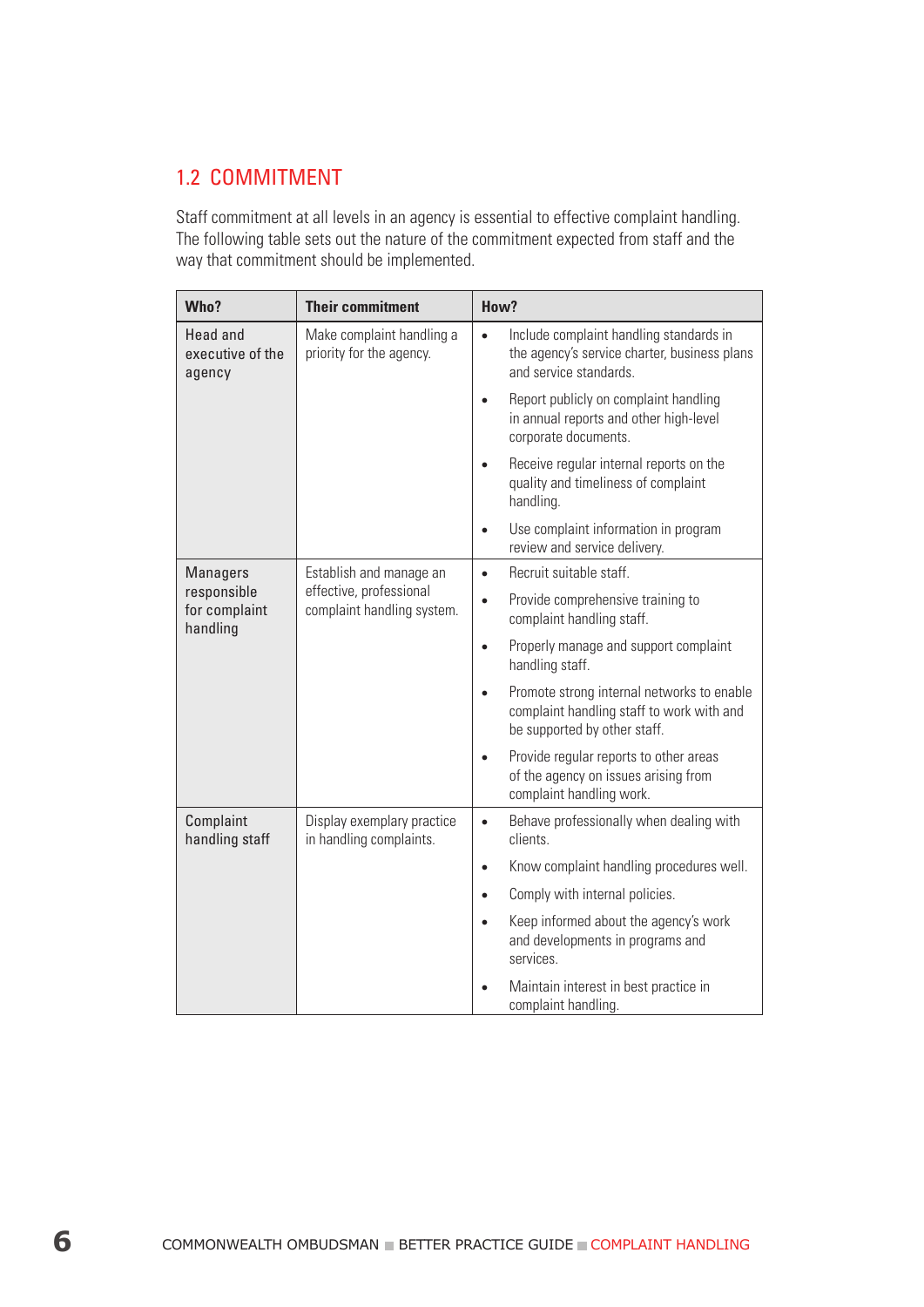| Who?        | <b>Their commitment</b>                         | How?                                                                                 |
|-------------|-------------------------------------------------|--------------------------------------------------------------------------------------|
| Other staff | Know about and be<br>responsive to the agency's | Be aware of the agency's complaint<br>$\bullet$<br>handling policies and procedures. |
|             | complaint system.                               | Help clients gain access to the complaints<br>٠<br>process.                          |
|             |                                                 | Help complaint handling staff resolve<br>$\bullet$<br>problems.                      |
|             |                                                 | Help complaint handling staff understand<br>$\bullet$<br>the agency's business.      |
|             |                                                 | Respond to systemic issues that arise as a<br>٠<br>result of individual complaints.  |

# 1.3 Management responsibility

A senior manager should be responsible for managing the complaint handling system. This person's responsibilities should include the following:

• Promoting a positive culture

The complaint manager should be the internal 'face' of the complaint handling team and should promote a positive culture that values complaint handling. They should be the complaint 'champion', ensuring that the agency remains focused on having a strong, integrated complaint system.

• Integrating complaint information

The complaint manager should be consulted when the agency is evaluating its existing systems, implementing new processes or extending its existing business. Complaint information should be an integral resource for all business analysis.

• Following up

The complaint manager should bring systemic issues and weaknesses that are identified through the complaint system to the attention of a governance committee, such as the audit committee or executive team. The complaint manager should have direct access to other senior managers.

• Keeping informed

The complaint manager must keep up to date with best practice, regularly review the agency's complaint handling system and participate in complaint handling forums.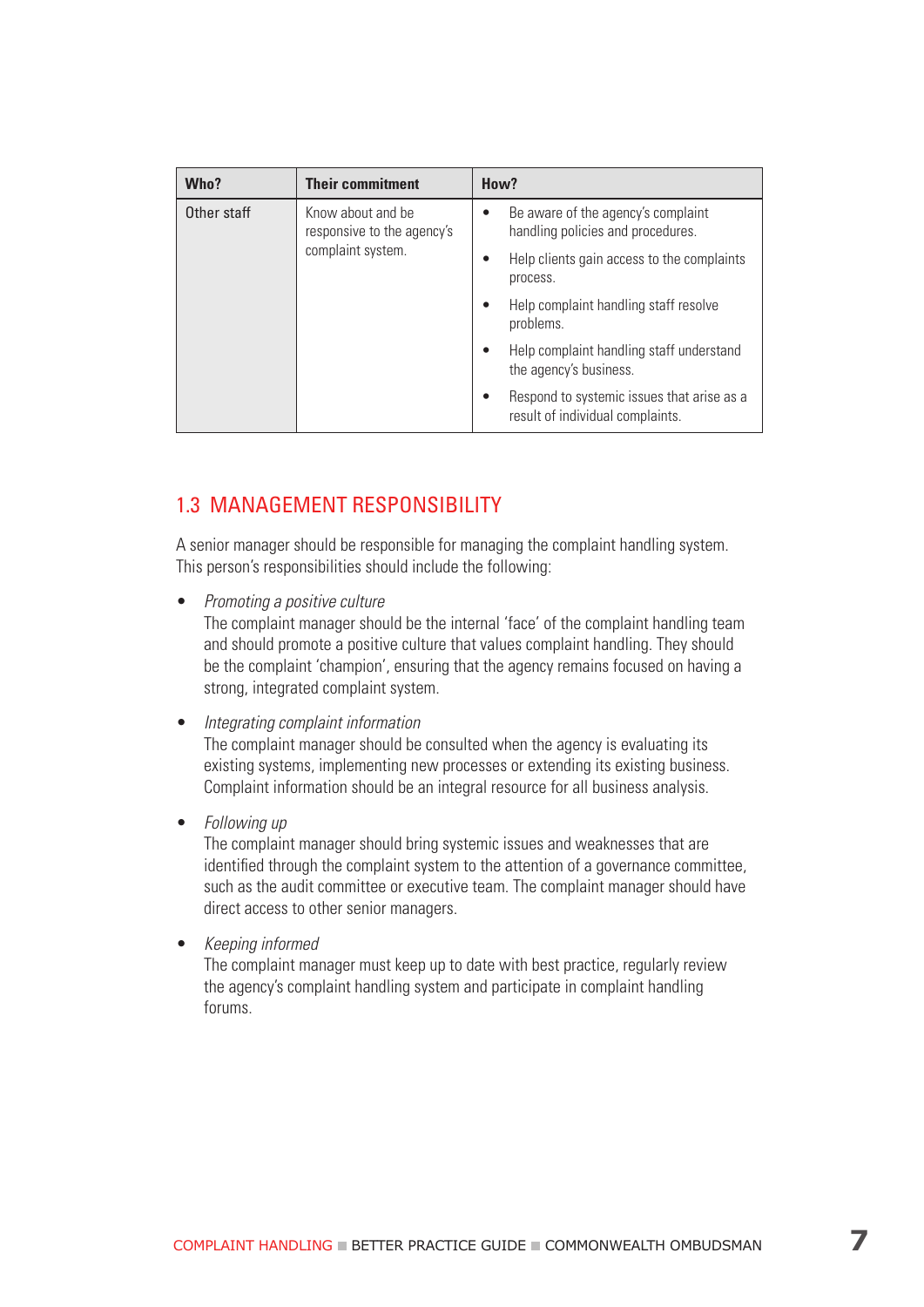# 1.4 Resources

A complaint handling system must be properly staffed and resourced. The agency must have enough staff to enable it to comply with its own timeliness standards for complaint handling. Line area managers should also ensure that their staff give appropriate priority to helping complaint handling staff investigate and resolve complaints. The agency must be able to provide a high-quality service to clients. No matter whether staff are engaged full or part time in complaint handling, this work should be a distinct responsibility that is reflected in the agency's staffing formula.

Unless complaints are few in number, there must be an electronic system for entering, tracking and monitoring complaints and for analysing complaint data. The system should incorporate the following features:

- simple data entry
- the ability to search across various fields, such as
	- the complainant's name—to track the progress of an individual complaint
	- the staff member's name—to conduct quality assurance reviews
	- the type of problem—to identify emerging trends and ensure consistency in how the agency responds to complaints
	- the location of the problem—to highlight regional or institutional trends in complaints and how they are handled
	- the time taken to resolve the complaint—to monitor timeliness and efficiency
- regular reporting, to prompt the agency to monitor trends and quickly identify and respond to new challenges
- simple access by all staff involved in complaint handling
- compliance with the agency's recordkeeping practices
- compliance with any legislation that regulates how the agency is to make, record and notify decisions or resolve complaints, as well as with information privacy principles.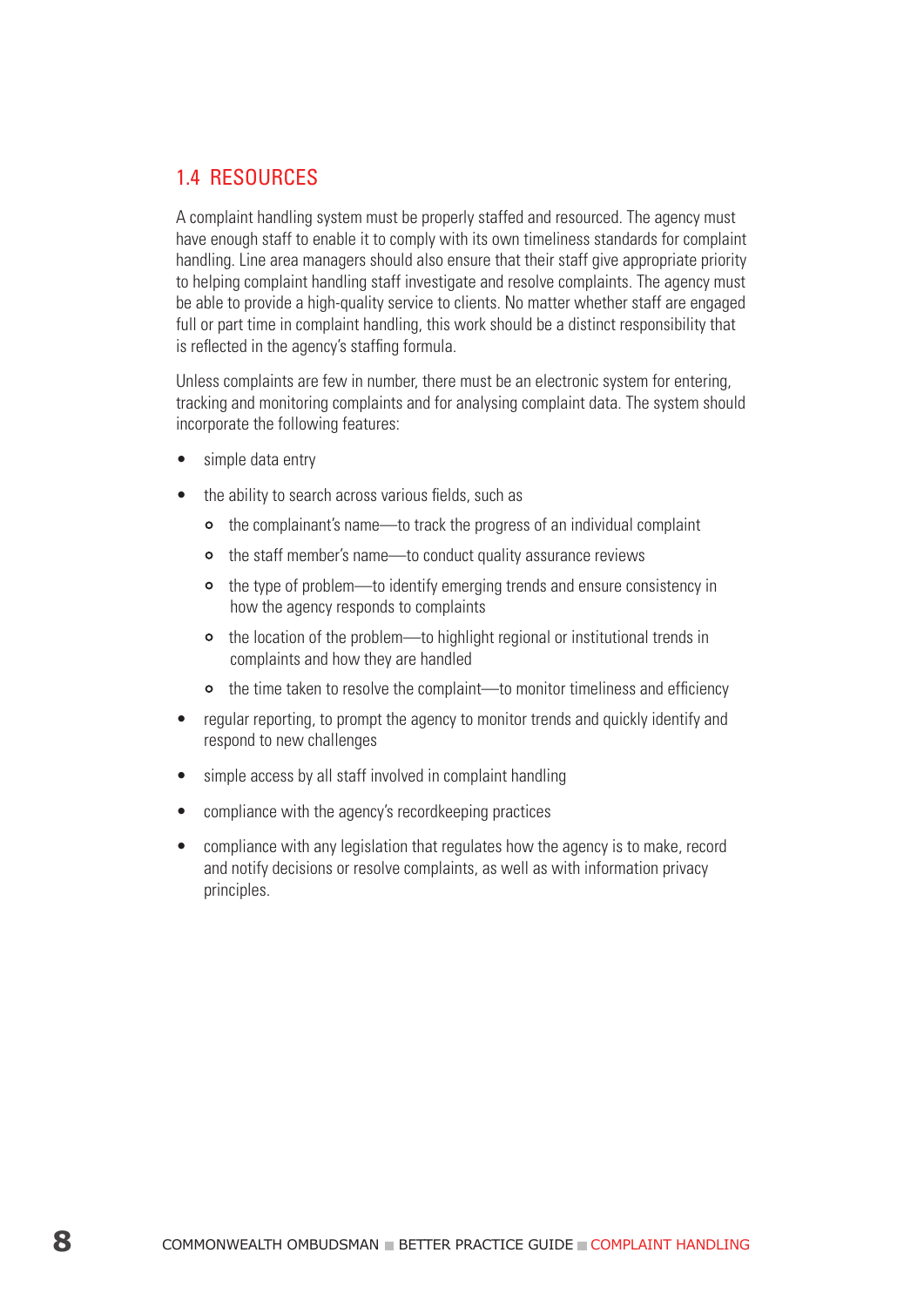# **Element 2—Principles**

#### What principles underlie your complaint handling system?

There are many models for effective complaint handling, and the choice of model must be suited to the work, structure and size of an agency and the needs of its clients. For example, some organisations successfully use a centralised complaint system, while others decentralise or outsource the function. Or there may be separate units for different functions—such as handling complaints from members of parliament or complaints about a particular program area.

Whatever the model, five fundamental principles must be observed:

- **fairness**
- accessibility
- responsiveness
- efficiency
- integration.

# 2.1 FAIRNESS

A complainant must be treated fairly. It should be recognised that there is often a power imbalance between them and the agency they are complaining about. Fairness rests on three qualities—impartiality, confidentiality and transparency.

#### **Impartiality**

Impartial investigation is vital to the credibility and success of a complaint handling system.

Complaint handling staff should not be defensive about their agency or its staff. Nor should a complainant be obliged to prove they are right or the agency is wrong. A complaint should be treated on its merits, with an open mind and without prejudice arising from any previous contact between the complainant and the agency.

There should be a full and objective evaluation of the facts or evidence provided in support of a complaint. Contrary evidence provided by agency staff should not be given added weight or be presumed to be correct. If one version of events is preferred over another, there should be a good reason for this. Complaint handling staff should also be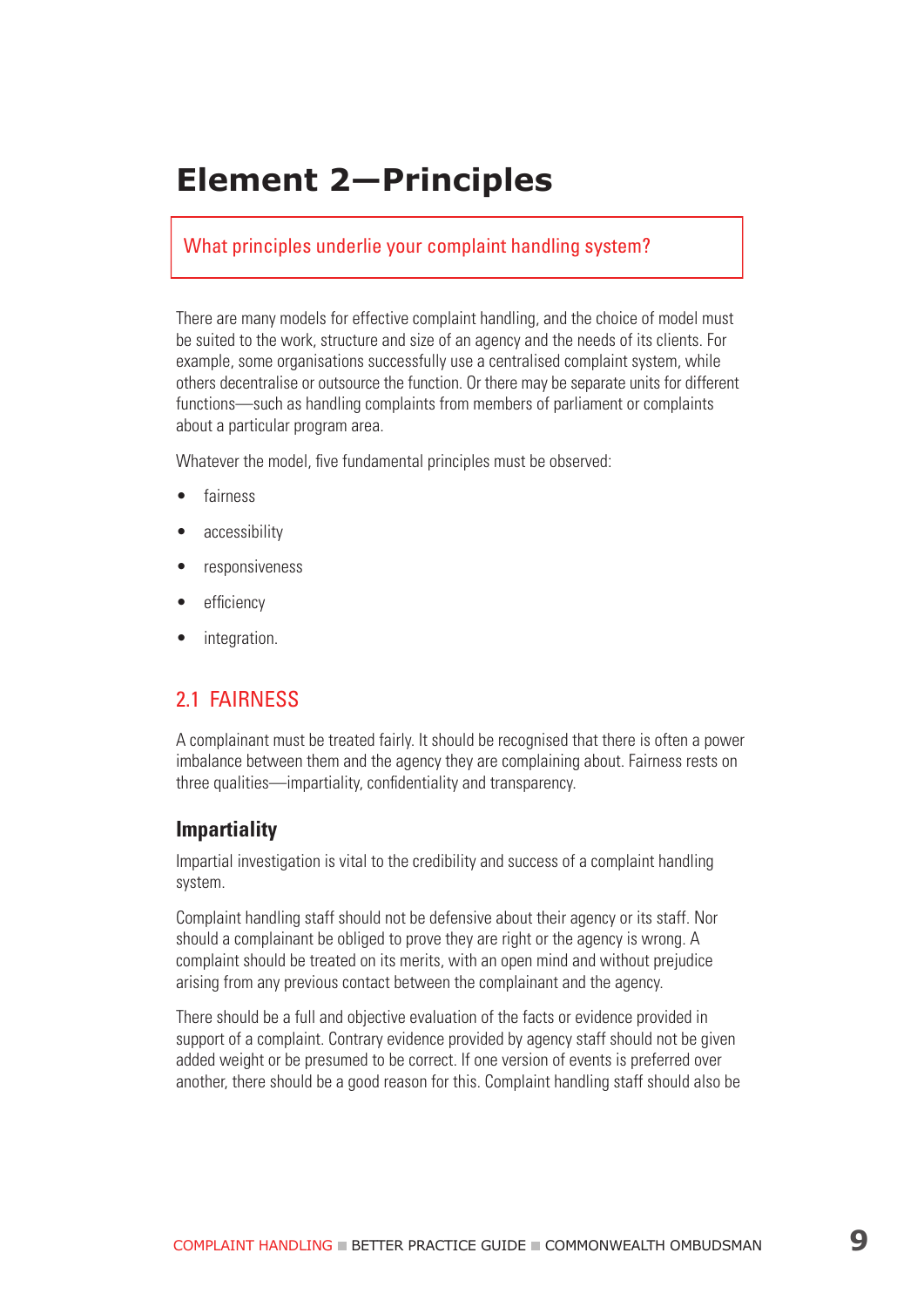encouraged to disclose to their supervisors any matters that might affect, or could be seen to affect, their handling of the complaint—such as a close relationship with the complainant or some other personal interest in the complaint.

Special care may be needed in responding to someone who has complained on numerous previous occasions. A temptation that should be resisted is assuming that a new complaint lacks credibility if similar complaints have been dismissed in the past. Any fresh complaint should be treated on its merits.

A complaint about a staff member should be investigated by a different person in the agency. The views of the staff member concerned will be relevant, but to avoid any perception of bias a different person should be chosen to handle the complaint. There should be a clear policy on the independent investigation of complaints against complaint handling staff.

Complaint material published by an agency should include a statement of guarantee that a complainant will not be victimised or suffer negative treatment because they have made a complaint. In business dealings with clients, staff should be instructed not to be influenced by the fact that a person has lodged a complaint on another occasion.

#### **Confidentiality**

Clients have a right to expect that their privacy will be respected and their complaint will be investigated in private.

Information privacy principles spelt out in privacy legislation, such as the Privacy Act 1988 (Cth) should be observed when collecting, storing, using and disclosing personal information obtained in complaint handling. This usually means that complaint information should be stored on a system that is separate from other recordkeeping systems the agency uses. Access to the complaints database should be restricted to authorised staff. Except to the extent necessary, a complainant's identity or personal details should not be disclosed to other staff. This might require a unique identification number for each complaint—that is, a number that differs from other reference numbers assigned to clients.

Personal details that need to be disclosed for one purpose might need protection in other situations. For example, it will often be necessary to identify a complainant to the staff member whose actions have been complained about, but the same details may not need to be disclosed in a management report on complaint incidents and trends. Importantly, great care should be taken when making public information about complaints and the outcomes of investigations.

It is generally good practice to accept anonymous complaints, even though it can be difficult to conduct a full investigation without knowing the identity of a complainant. This should be explained to the complainant, and they should be asked how they want to be advised of the outcome of an investigation.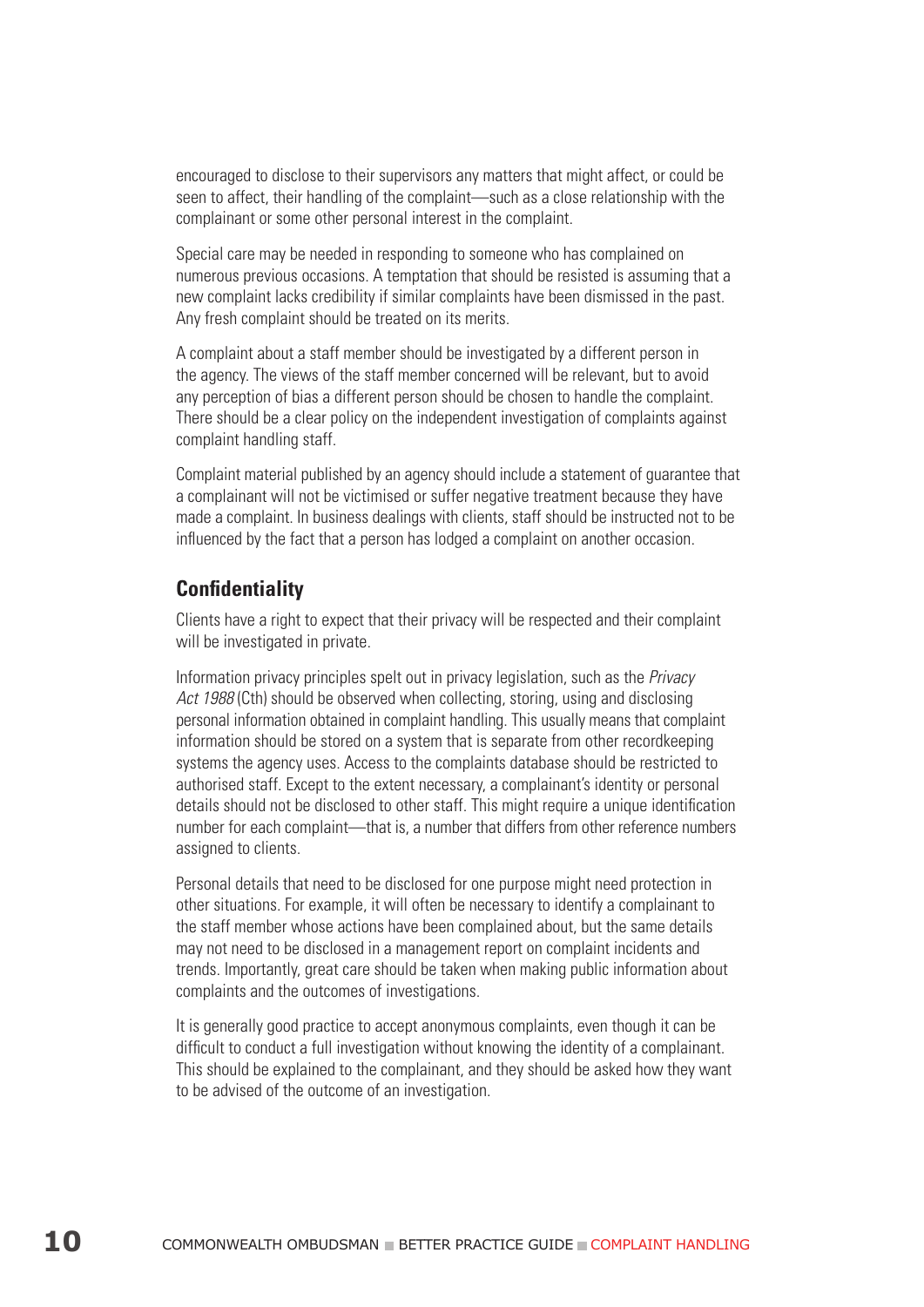Special measures are needed to ensure that whistleblowers' complaints are received and handled in confidence. One of the underlying principles is that a whistleblower should not be subject to reprisals because they have made an allegation. Hence the term 'protected disclosure' is often used to describe whistleblower complaints. The principles for effective whistleblower protection are spelt out in Australian Standard AS 8004-2003, 'Whistleblower Protection Programs for Entities'.

#### **Transparency**

A complainant is entitled to know how a complaint will be handled and the outcome of the investigation. An agency's complaint procedures should ensure that:

- at the time of making a complaint, complainants are advised of the steps in the complaint process and expected timeliness standards for handling the complaint
- a contact number is given to each complainant, preferably with the name of a contact person
- a report on progress is provided if a complaint is not resolved promptly, with an explanation for the delay
- the outcome of an investigation is explained and reasons are provided if the evidence presented by the complainant is not accepted
- the complainant is given an opportunity to respond or to seek internal review if they are not satisfied with the decision made about their complaint.

# 2.2 Accessibility

A complaint handling system should be accessible to clients. Accessibility rests on two features—public awareness of the system and effective access options.

#### **Awareness**

An agency should tell its clients about its complaint system and how to gain access to it. Information can be provided in numerous ways—for example, on the agency's website, in correspondence with a client and through pamphlets and posters. Some complaint handling units conduct outreach activities, have a telephone directory listing or use media coverage. When dealing with dissatisfied clients, agency staff also have a responsibility to direct them to the complaint process.

Among the essential details about the complaint system to be conveyed, by one means or another, are:

• how a complaint can be submitted—including whether a complaint form is available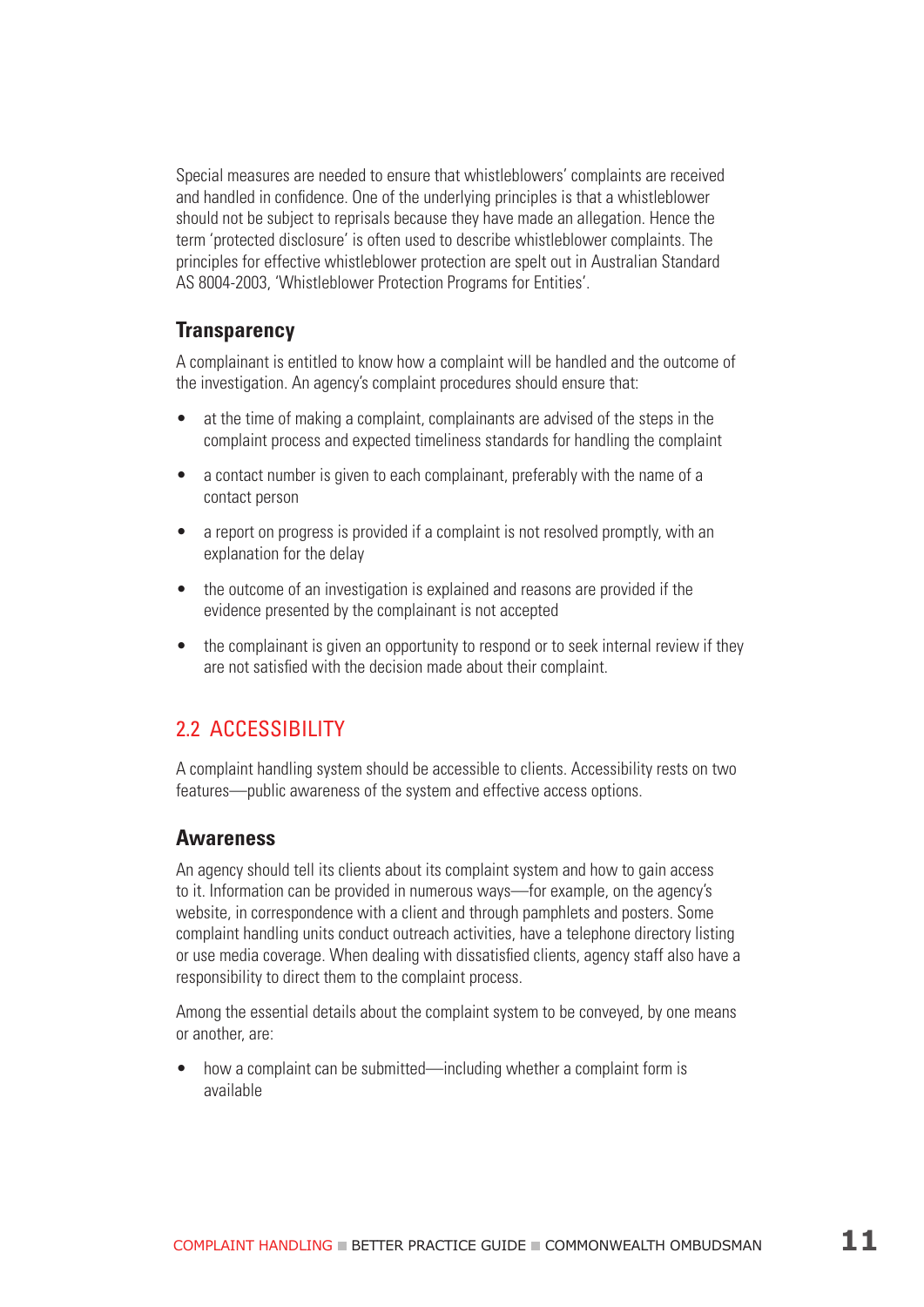- the agency's timeliness standards for handling complaints
- limitations on the agency's jurisdiction to handle complaints—including time limits on lodging complaints and special issues that should be dealt with by another body or complaint mechanism
- the options available to a person if they are dissatisfied with how their complaint was handled or with the outcome.

Several important messages should also be conveyed:

- There is no financial charge for making a complaint.
- Clients are encouraged to complain if they are dissatisfied or feel aggrieved.
- Complaints are treated confidentially, and there will be no adverse repercussions for a complainant.
- Complaints are valued by the agency because they help it improve its policies, systems and service delivery.

Many people now turn to agency websites for guidance on how to complain. This information should be readily accessible from the home page of the website; it should not be buried under several levels of navigation menus.

Clients with particular needs should also be catered for. This is discussed in Section 2.3.

#### **Access**

Clients should be given a range of contact options. At a minimum, this means a telephone number (preferably toll-free), an email address and a postal address. Other options that can be considered are face-to-face contact with a staff member and online lodgement of complaints.

The contact options available to clients should be clearly identified and simple to use. Clients should be consulted about their preferred method of contact and about improvements that would help them make a complaint. Even if clients use one contact option more often than other options, all options should be well maintained and supported.

Although some complaints cannot be fully investigated without being put into writing or being supported by other documents, it is important not to make this a barrier to complaining. Clients should be encouraged to discuss or raise things orally: a complaint can often be resolved swiftly at this stage.

Agencies should ask themselves if there are barriers to complaining that need to be dealt with. Among the reasons clients do not complain are lack of time, a perception that complaining will be too much trouble, a perception that the agency will not act on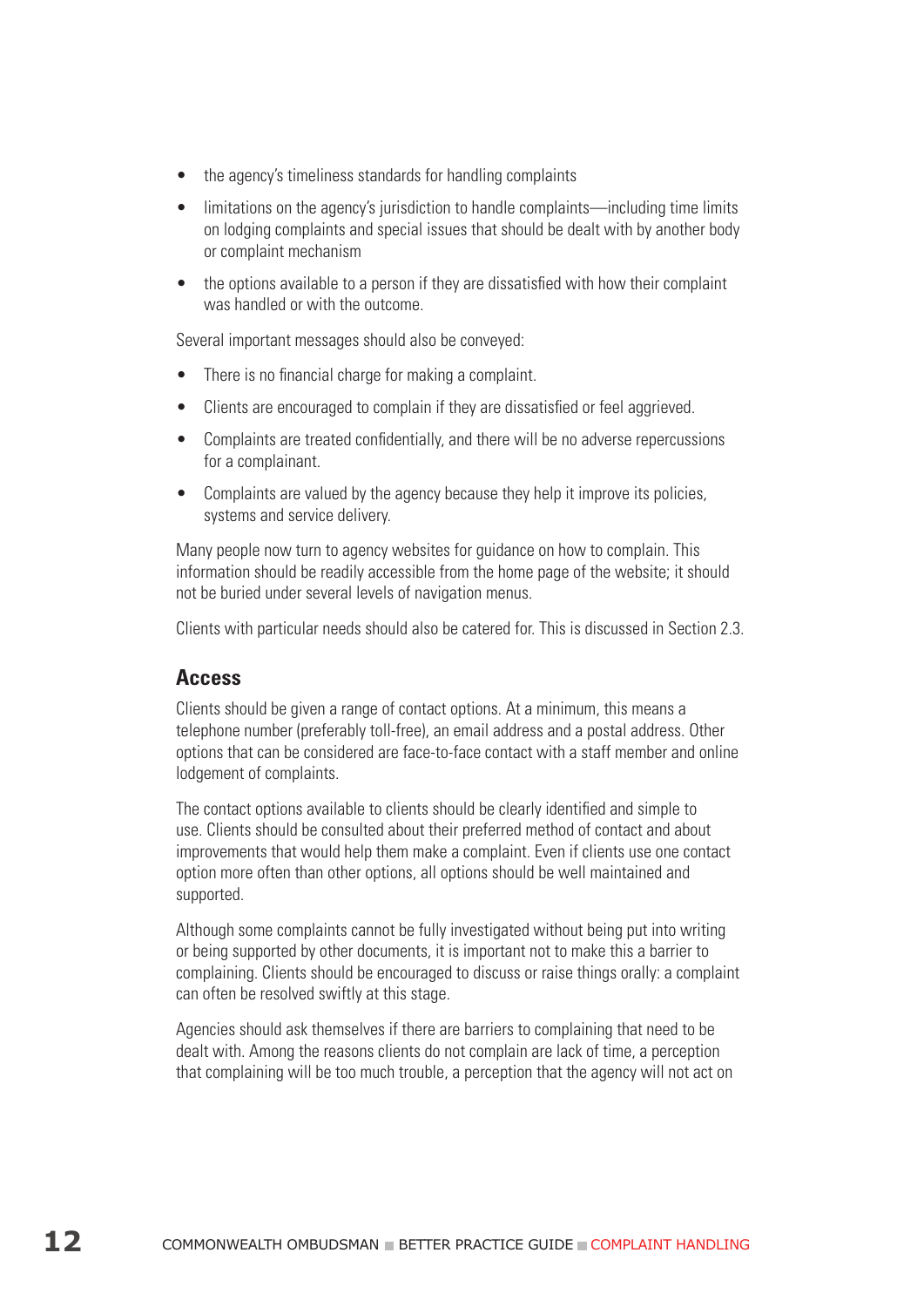the complaint, fear that the agency will send complainants on a 'wild goose chase', and 'complaint fatigue'. Cultural factors can also be important: in some cultures making a complaint is seen as insulting behaviour, and in others it may lead to unwelcome consequences.

These and other barriers can be reduced if clients are told that complaints are welcomed, are handled confidentially, and will be used by the agency to improve its services.

#### 2.3 Responsiveness

A complaint handling system must be responsive to the needs of all complainants. This requires proper training of staff, adequate resources for the complaint unit or function, and constant review and improvement of the system.

Special measures might be needed for clients who have particular needs, for managing contact with vulnerable people, and for responding to unreasonable demands or behaviour.

#### **Particular needs**

All agencies have clients who have special access needs. A typical need concerns clients from a non–English speaking background, who should have access to complaint information in another language or the assistance of an interpreter if necessary. Cultural barriers that can hamper use of complaint options should also be highlighted in crosscultural training provided to complaint handling staff.

Clients with a hearing impairment might need TTY (teletypewriter) facilities. Those who have a visual impairment might need information in large print or access to web-based information in text rather than as a portable document format (PDF) file. Complaint staff should be ready to explain the complaint process to clients who have difficulty understanding written information.

#### **Vulnerable clients**

Some people have greater difficulty than others in expressing a grievance or making a complaint. Intellectual disability, poor mental health and addiction are among the conditions that can cause problems. Such conditions can also make it difficult for people to maintain an interest in their complaint or to provide further information or comment when asked.

An agency must be flexible when dealing with complaints and be alert to the needs of vulnerable clients. Staff should show a readiness to deal with a guardian, friend, advocate or other person who acts on behalf of a complainant. That person's authority to act on the complainant's behalf could need to be verified if personal information is involved.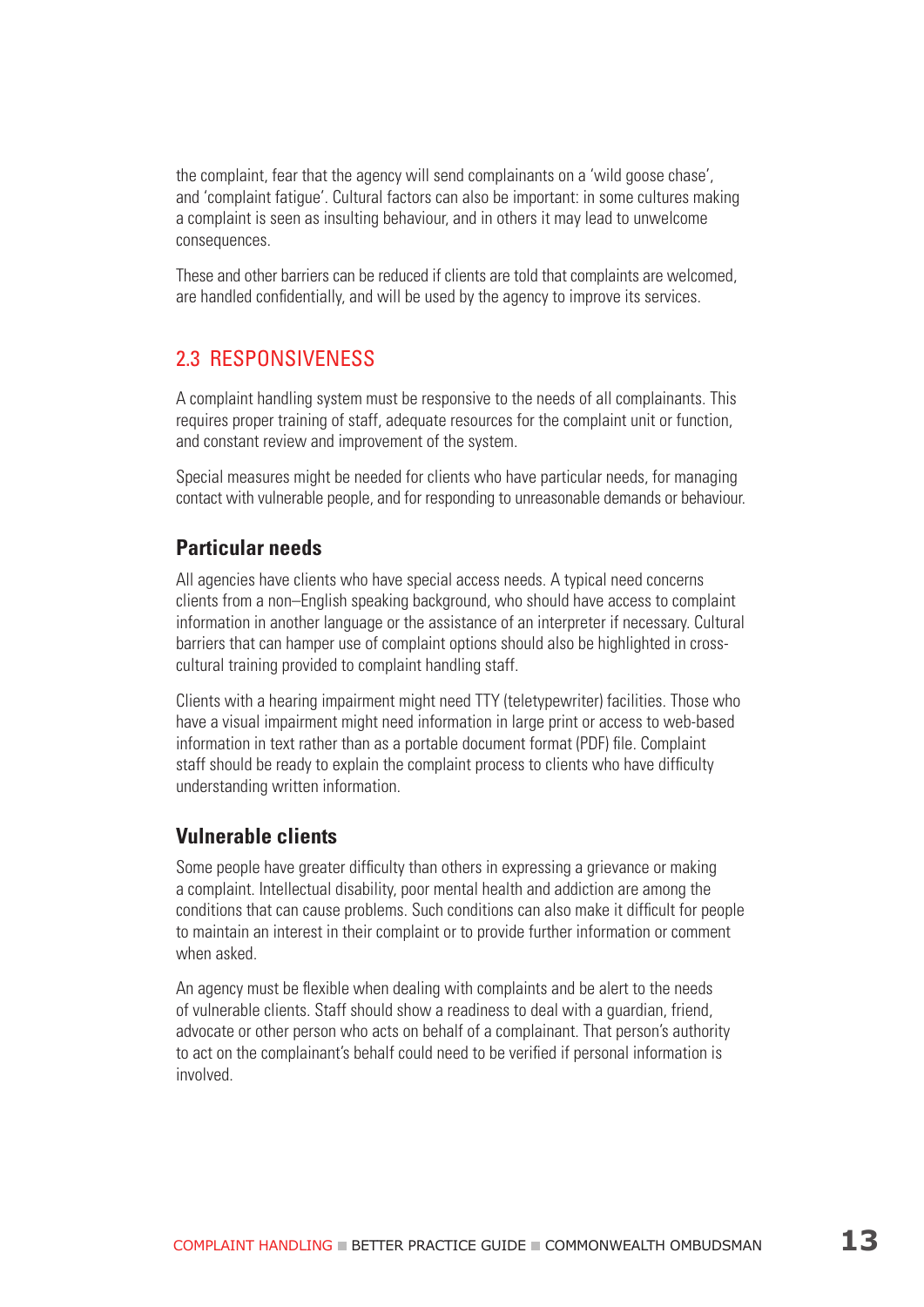### **Unreasonable behaviour**

Some complainants can be difficult to deal with. Among the common problems are rude or aggressive conduct, obstinacy in communicating with complaint handling staff, exaggeration or dishonesty in explaining a complaint, unreasonable persistence with a complaint that has been investigated or closed, and demands that are unrealistic or disproportionate.

It is the agency's responsibility to act professionally when dealing with such problems. Staff must be given clear guidance and training in dealing with unreasonable complainant behaviour, and they may need extra support. Further information about managing unreasonable behaviour, including effective communication skills, is available in the Unreasonable Complainant Conduct Practice Manual at www.ombudsman.gov.au.

An agency's inability to manage unreasonable behaviour by complainants can tarnish its reputation and diminish its efficiency in dealing with other complaints.

# 2.4 Efficiency

A complaint handling system should be efficient. Methods of dealing with a complaint will differ from one complaint to another. Simple complaints should usually be resolved quickly on first contact with an agency; often this will not require the involvement of specialised complaint handling staff. More complex or sensitive matters may take longer to resolve and might need specialist attention. A guiding principle is that complaints should be handled in a way that is proportionate and appropriate to the matter being complained about.

All complaints, simple or complex, should receive continuing attention and be resolved as quickly as possible. This will help ensure that clients are satisfied and have confidence in the agency. Irritation or fatigue on the part of clients can thwart successful complaint handling. Speedy resolution of complaints also benefits the agency by reducing the risk of double-handling and reassuring staff that problems have been dealt with and have not been allowed to fester.

Supervisors and managers should be given regular reports on complaints received and progress in dealing with them. A complaint that has remained unresolved for some time might need to be escalated to a more experienced officer. Complaints that appear simple on initial assessment are sometimes different or more complex than first thought. New developments—such as media interest in a case or the uncovering of dishonest activity within an agency—can require the re-assessment or re-allocation of a complaint.

There is a need for written guidelines dealing with these and other matters that impinge on efficiency and effectiveness in complaint handling. The guidelines should cover the initial assessment and allocation of complaints, responsibility within the agency for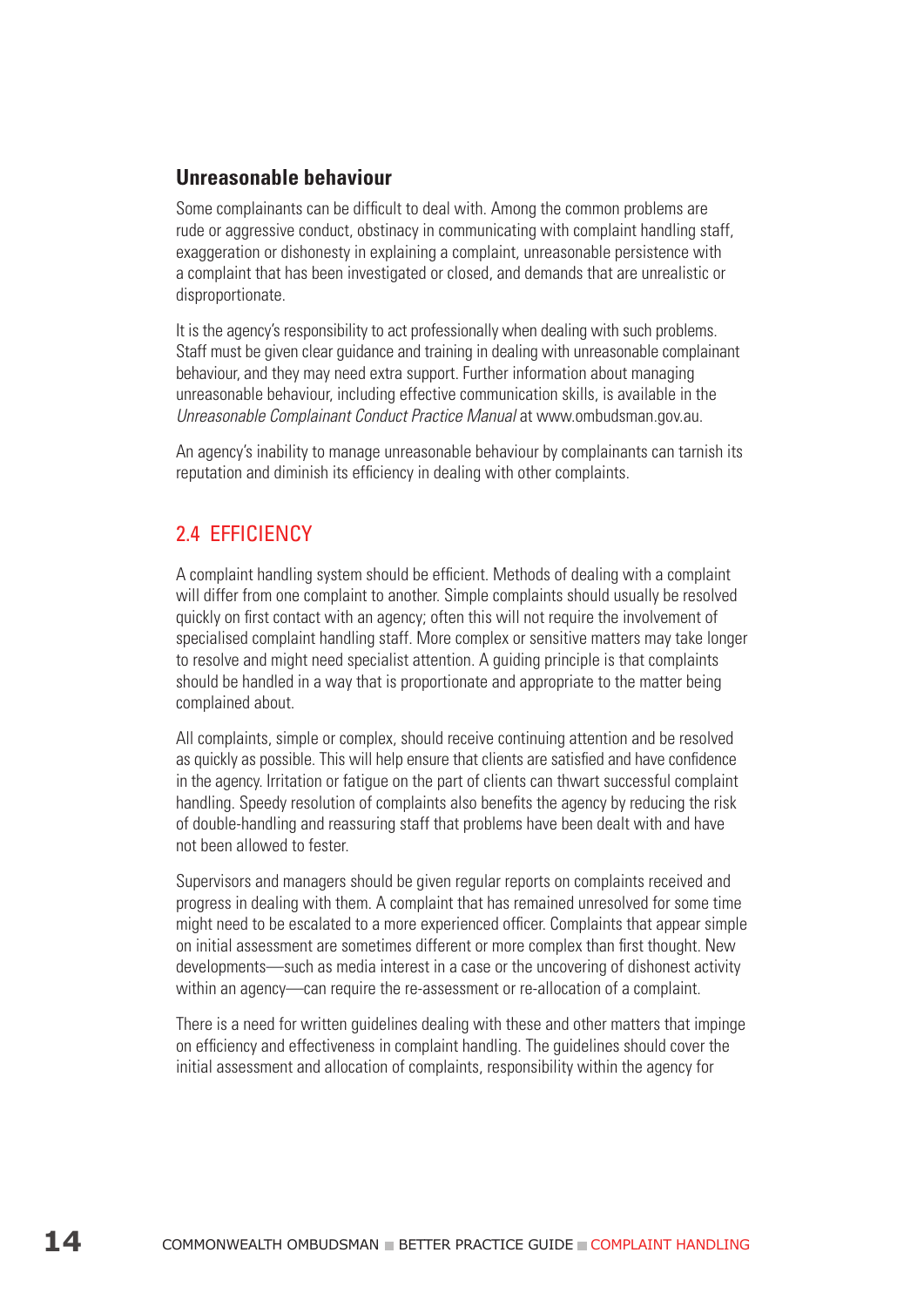ensuring complaint finalisation, the preparation of investigation plans, escalation of unresolved complaints, and review and monitoring of complaint handling.

Written guidelines also help to ensure a consistent approach to complaint handling in the agency. There should also be strong quality assurance procedures to ensure consistency and high standards.

### 2.5 Integration

Integration is important in two ways. First, complaint handling must be integrated within an agency's core business activities. Second, agencies that deliver services jointly with other government agencies or in partnership with private sector organisations might need to integrate their complaint handling arrangements.

#### **Integration within an agency**

Agencies should treat enquiries and complaints from clients and members of the public as core business. This means integrating the complaint system with the agency's other activities.

If this is done it can benefit an agency in many ways. Information from complaints can be used to identify weaknesses in the agency's services and lead to improvements, as discussed in Section 1.1. If managers keep informed about complaints and how they are resolved, they will be able to keep an eye on all aspects of operations. This is turn maintains their focus on the agency's reputation, which is central to success.

All the skills and knowledge of an agency should contribute to resolving problems. Ensuring that all staff are potentially involved in dealing with complaints can lead to more efficient and effective resolution of problems. Complaints can cast light on things that are not apparent to the complaint handling staff. Those responsible for developing or administering a program are often best placed to decide how to resolve a client's grievance.

Proper integration of a complaint system with the work and structure of an agency should be achieved in various ways:

- The complaint system should be recognised as a separate unit or branch that is shown on the organisational chart.
- The complaint unit should be headed by or report directly to a senior manager.
- Reports on complaints and complaint trends should be a regular agenda item for executive management meetings.
- How complaints have been handled and finalised should be a performance measure for the agency.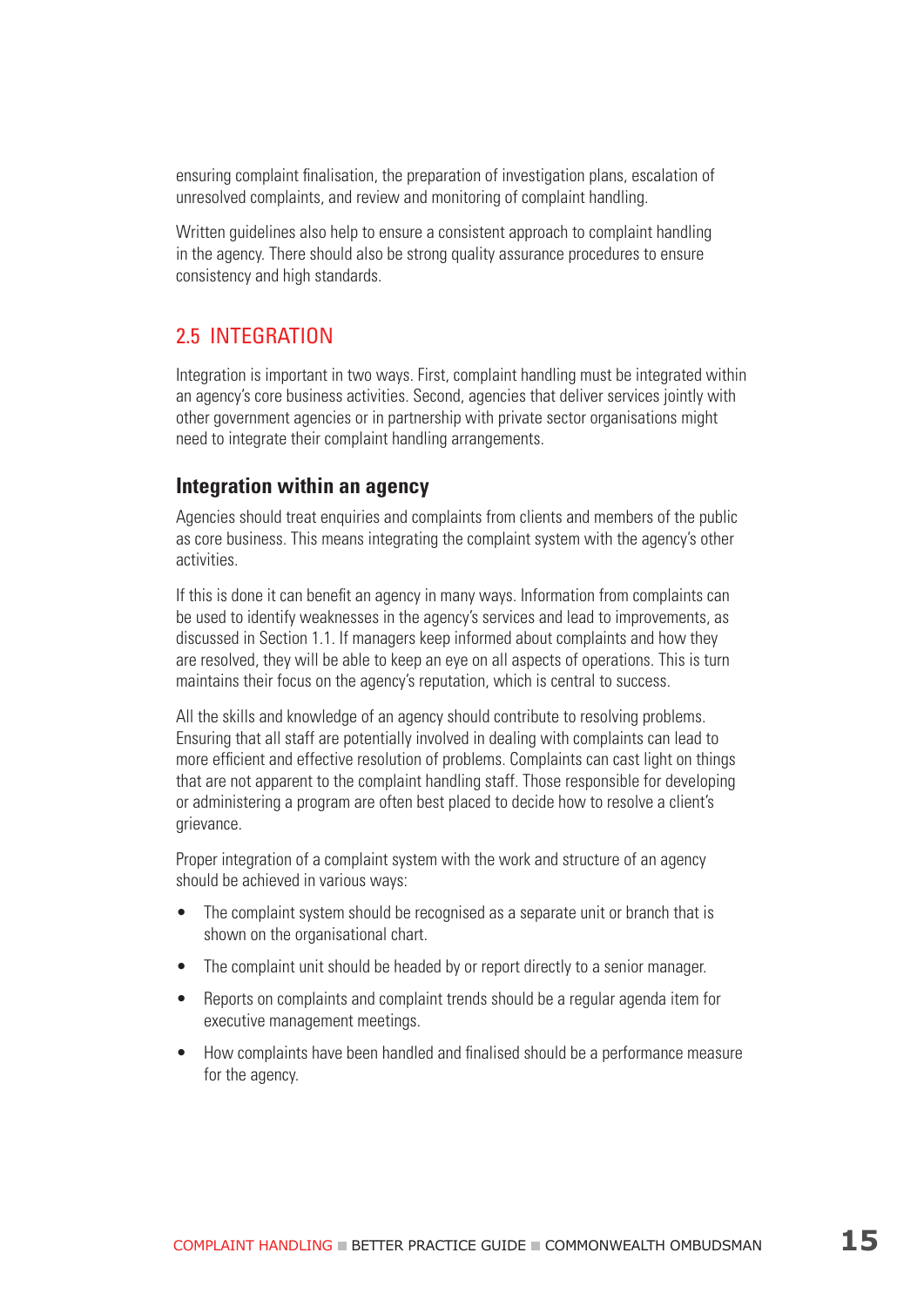### **Integration between organisations**

Few agencies work independently of other organisations. Two or more agencies may provide a joint service or work alongside each other in regulating activity in the private sector. Decisions made by one agency can partly depend on actions taken or information supplied by another agency. In addition, government functions are increasingly being delegated or outsourced to the private sector.

When a problem arises a client might not understand the division of functions or responsibilities between organisations. There can be confusion about who to complain about or who to complain to. The confusion will be made worse if agency staff lack insight, wrongly deny responsibility, or are ill-informed about other agencies' complaint handling arrangements.

Agencies should consider whether and how their different complaint handling systems can be integrated. There are a number of factors to take into account:

- Complaint staff should be fully informed of activities in their agency that interact with those of other organisations.
- Organisations should exchange information about their complaint handling systems and how a complaint can be lodged.
- Consideration should be given to establishing a procedure for referring complaints (or complainants) between organisations and ensuring that a list of contact officers is maintained.
- If staff of different agencies work alongside each other in a public area—for example, in the arrivals and security screening areas of airports—steps should be taken to ensure that staff and their employing agency can easily be identified and to ensure cooperation between agencies in dealing promptly with clients' complaints.
- If different agencies work together to deliver a service or regulate an activity, consideration should be given to joint publication of information about how to complain or to creating a joint process for handling complaints.
- If functions of a government agency are outsourced to a non-government organisation, the contract should stipulate how complaints from clients will be handled and reported (individually or periodically) to the agency. As part of its continuing responsibility for delivery of those functions, the agency will also need a procedure for receiving and investigating complaints against the contractor.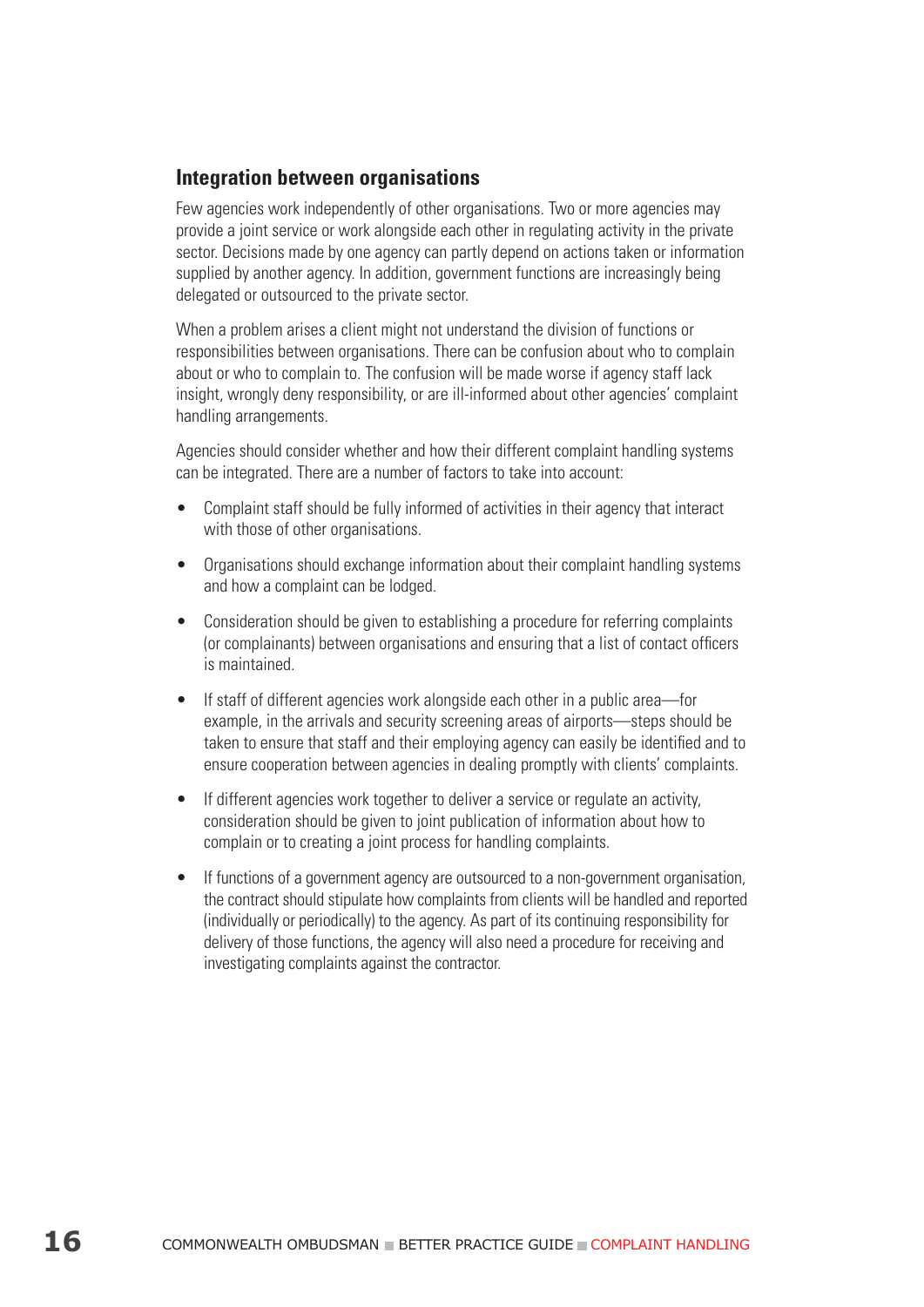# **Element 3—People**

#### Who handles complaints in your agency?

Skilled staff are essential for effective complaint handling. Large agencies and those that have regular client contact usually have a dedicated complaint unit; other agencies might not need this. Whatever the arrangement, responsibility for handling complaints should be allocated to staff who are identified, well trained and supervised. There should be sound recruitment practices, continuing training and learning opportunities, and systematic review and feedback.

### 3.1 Recruitment

Agencies must recruit people who have the right skills and attributes into complaint handling positions. The best complaint handlers are:

- warm and empathetic—they are able to respond to a diversity of people
- non-defensive—they can handle a complaint without being unduly protective of their organisation
- analytical—they can quickly recognise the core of a problem, weigh the evidence and arguments, and reach a logical conclusion
- unbiased—they avoid erroneous assumptions and consider the evidence objectively
- astute—they can set priorities for complaints, and they know when to escalate a complaint or allocate it to another officer
- creative—they explore alternative ways of resolving a complaint
- decisive—they decide how best to resolve the problem and manage the complainant's expectations during the process
- firm—they politely explain and maintain a position, both with the complainant and with colleagues
- resilient—they can respond professionally to complainants who are upset or angry, without taking criticism personally.

Effective communication is the thread linking many of these skills. A good complaint handler must be a good communicator, orally and in writing. Complaint handlers deal with a diverse audience, in and outside their own agency. If they communicate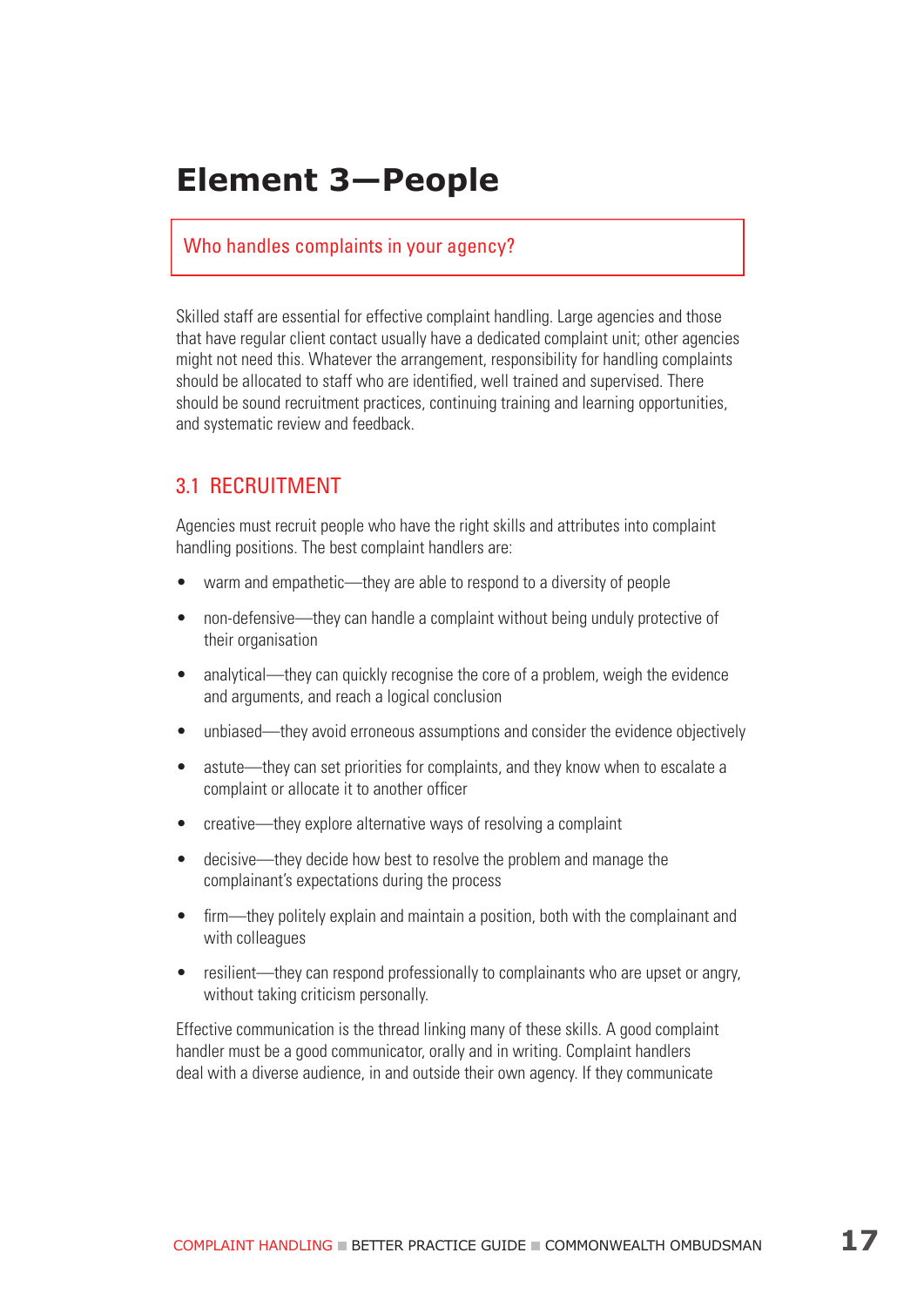effectively, others will come to trust that the complaint handler understands the problem at hand and is dealing with it professionally.

The mix of skills required in complaint handling will differ according to an agency's business and the problems it deals with. More complex or disputed complaints can require sustained investigation for which analytical and investigative skills or legal or specialist knowledge are needed. Complaints on specific topics—such as sexual harassment, scientific fraud or financial mismanagement—can require specialist skills that many complaint handlers do not have. If those skills are not available in an agency, temporary employment of a suitable person might be necessary.

One key to effective recruitment is conveying a strong message that complaint handling is an important organisational activity and that this is reflected in career and promotional opportunities.

#### 3.2 Continuing training and learning

Training of complaint handling staff must occur at multiple stages and in many ways.

When first assigned to a position that involves complaint handling, a staff member must be trained in the agency's complaint handling policies and procedures. This should be supplemented by training that deals with specific challenges that arise in complaint handling—for example, having an excellent telephone manner and good writing skills, having sound recordkeeping skills, dealing with difficult or unreasonable behaviour by a complainant, handling anonymous complaints, protecting the privacy of complainants, and transferring out-of-jurisdiction complaints to other bodies.

It is also important to educate complaint handling staff about all aspects of their agency's business. This training should focus on programs and services that affect members of the public and could give rise to complaints. Those programs and services will change and develop over time, and it is important that complaint staff are made aware of changes. There should be regular interaction between program and complaint staff, both informally and in a structured manner. One theme in the discussions should be the options available to the agency for providing a remedy for unexpected or intractable problems.

The training program should draw attention to the reports of investigations by other areas of government—by the Ombudsman, parliamentary committees, special inquiries, and so on—into prominent or serious incidents. Those reports provide both a reminder and an analysis of administrative lapses that can occur in any area of government.

It can be valuable if staff participate in one of the many complaint handling forums that have been established both in the public sector and in industry. These forums hold periodic seminars and conferences and publish newsletters. Because of the similarities in complaint handling in all areas of government and industry, there is much to be learnt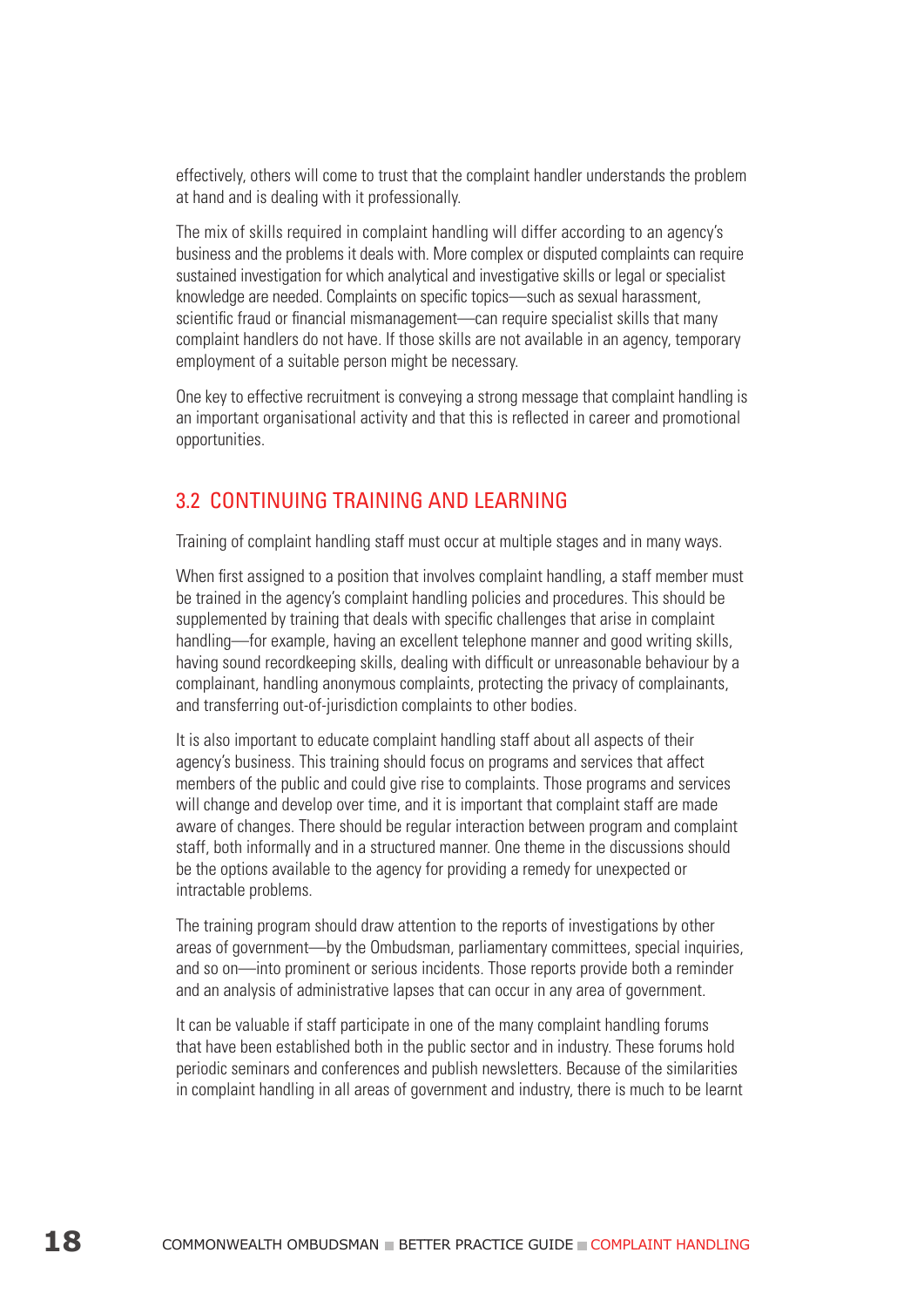by sharing experiences and information about best practice. Support for these forums also promotes the principle that complaint handling is an important activity that must be treated in a professional and committed way.

Training objectives are best achieved if there is a structured training program with a specific budgetary allocation and performance measures. At a cultural level, an agency must believe that time devoted to training—which often involves the temporary absence of staff from their complaint handling duties—is a necessary and productive strategy.

#### 3.3 Review and feedback

Supervision and mentoring are central both to effective complaint handling and to skill development. Three factors are especially important in designing the supervision arrangements:

- the experience of the staff member—new staff members might need closer supervision than more experienced staff
- the nature of the complaint—complaint issues that recur should be dealt with consistently, while those that are complex or unexpected might need more skilled handling
- the complainant—complaints from people who are vulnerable or display difficult behaviour might need special arrangements or closer oversight.

Supervision arrangements should be devised with several objectives in mind:

- providing support to complaint staff, particularly newer staff
- monitoring whether complaints are being handled correctly and remedies are being offered where appropriate
- identifying trends and special concerns that arise from complaints
- providing complaint staff with feedback on their performance.

Supervision and monitoring should be constant, and there should be regular consultation and feedback. This applies to experienced as well as newer staff.

A complaint handler should always feel free to approach a team leader or supervisor for assistance or guidance or to talk about the emotional demands that can arise in complaint handling. Pairing a new appointee with a more experienced officer is a good way of providing support and informal training.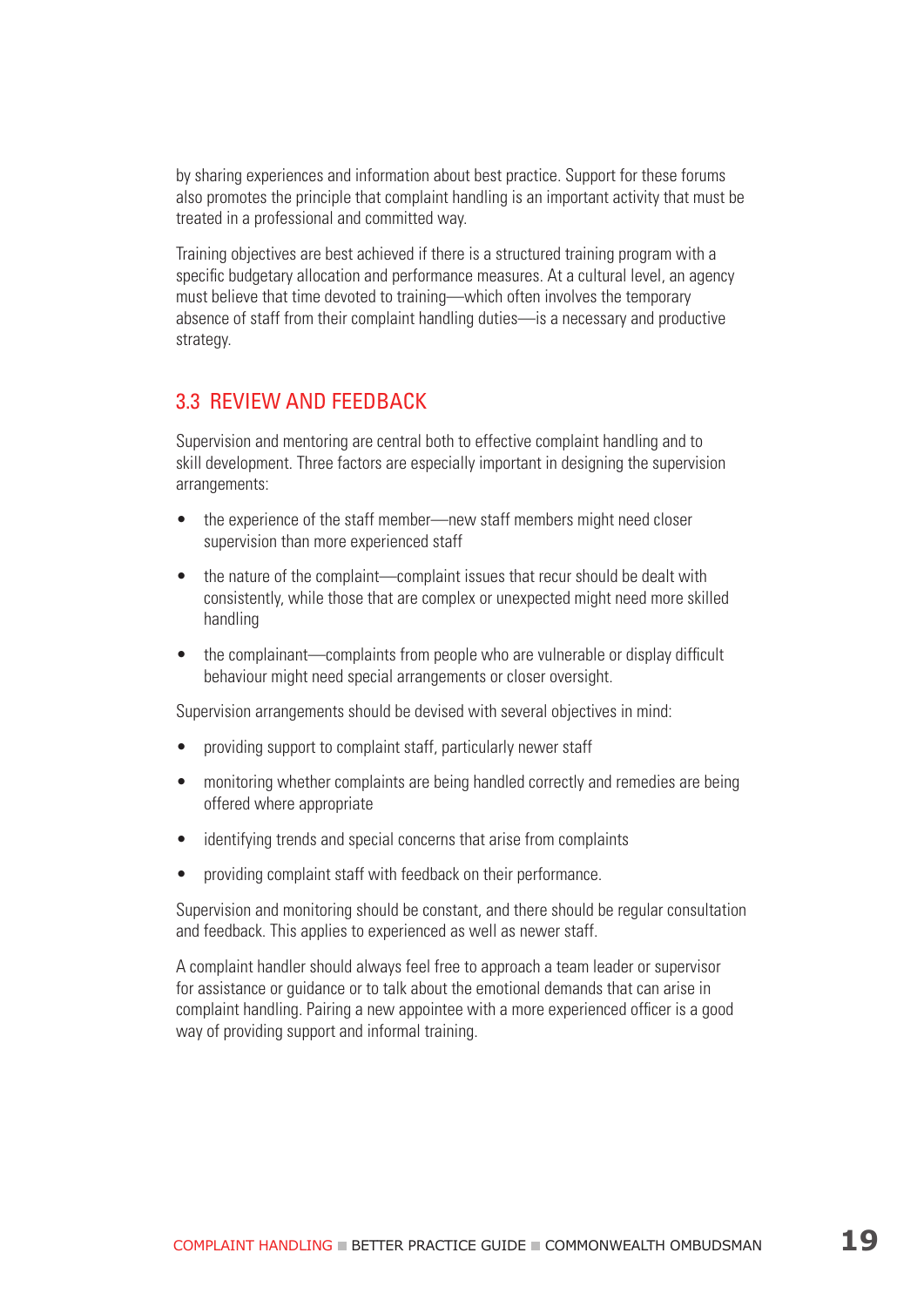# 3.4 Other agency staff

Although properly trained and supervised specialist staff are crucial to effective complaint handling, it is equally important that other agency staff know about the complaint process and its importance to the work of the agency. In this way they will be able to advise people on how to make a complaint, to cooperate with and set priorities for complaint investigations within the agency, to accept feedback from the complaint handling unit, and to implement any necessary changes to the agency's systems and programs.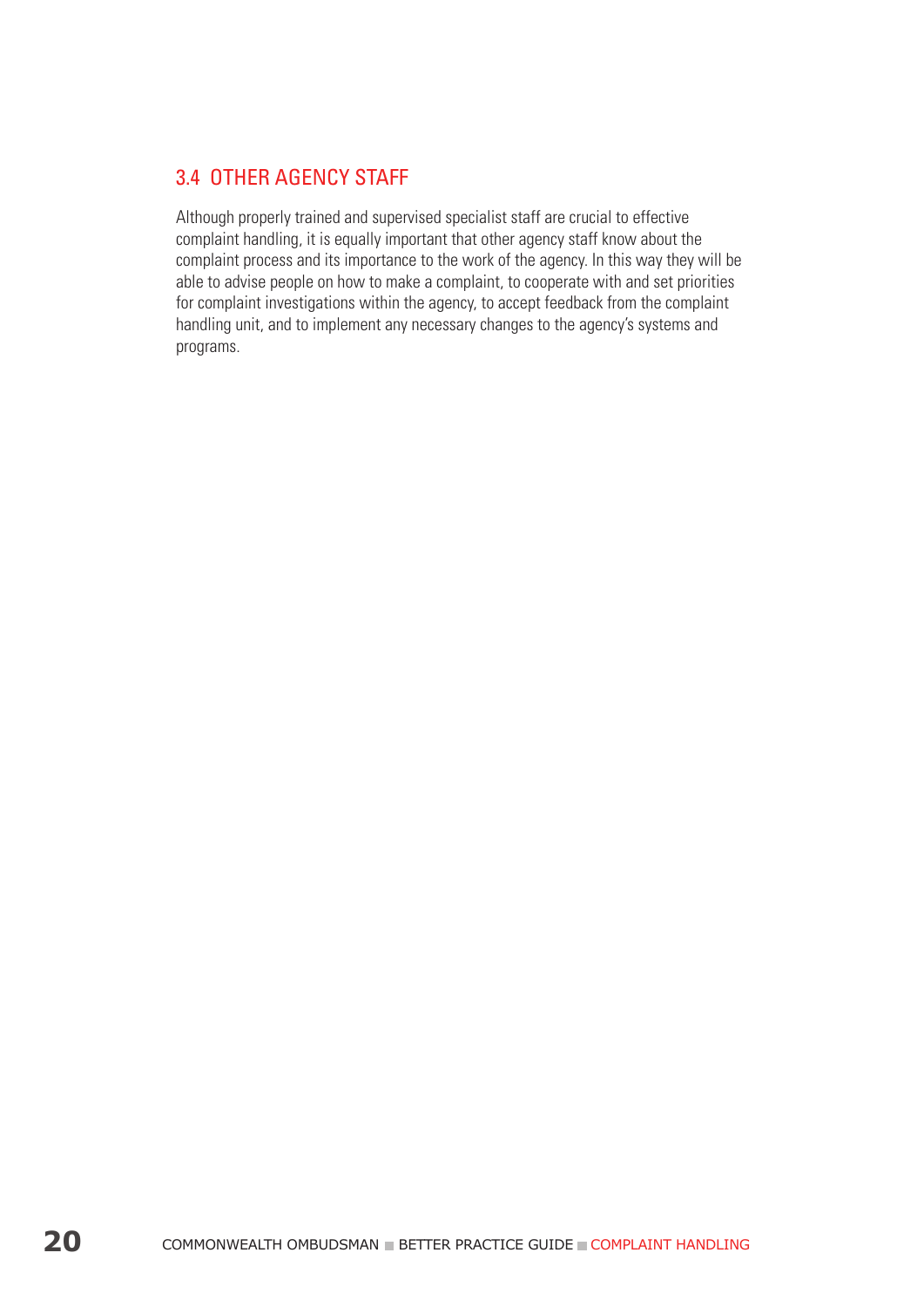# **Element 4—Process**

#### Is there a clear process for handling complaints in your agency?

Complaint handling must have as its basis sound processes that embody the five fundamental principles of fairness, accessibility, responsiveness, efficiency and integration. The aim is to ensure that complaints are dealt with efficiently and effectively and that clients have confidence in the agency's complaint system.

The figure on the right shows the seven steps involved in an effective complaint handling process (although straightforward complaints can often be resolved without going through the third and fourth steps). Regular contact with the complainant should be maintained throughout the process. It is especially important to keep the complainant informed if their complaint is taking longer to resolve than first advised.

# 4.1 Acknowledgement

A complaint must be acknowledged quickly so as to reassure the client that their complaint is receiving attention. This acknowledgement can be an important tool in managing the complainant's expectations.

The acknowledgement should outline the complaint process and provide contact details and preferably the name of a contact person. As far as possible, it should also note how long it is likely to take to resolve the complaint and when the complainant will next be contacted.

Written acknowledgement can be beneficial but is not always necessary. If the complaint is made by telephone and cannot be resolved straight away, it could be more efficient to explain orally how the complaint will be handled and when the complainant will next be contacted. Similarly, a complaint that is made by letter and can be resolved quickly can sometimes be acknowledged at the same time as advice on the outcome is provided.

Electronic complaint lodgement systems can be programmed to send an automatic response to reassure the client that the complaint was received. The response should give the client an email address and a complaint identification number to use in future contact.

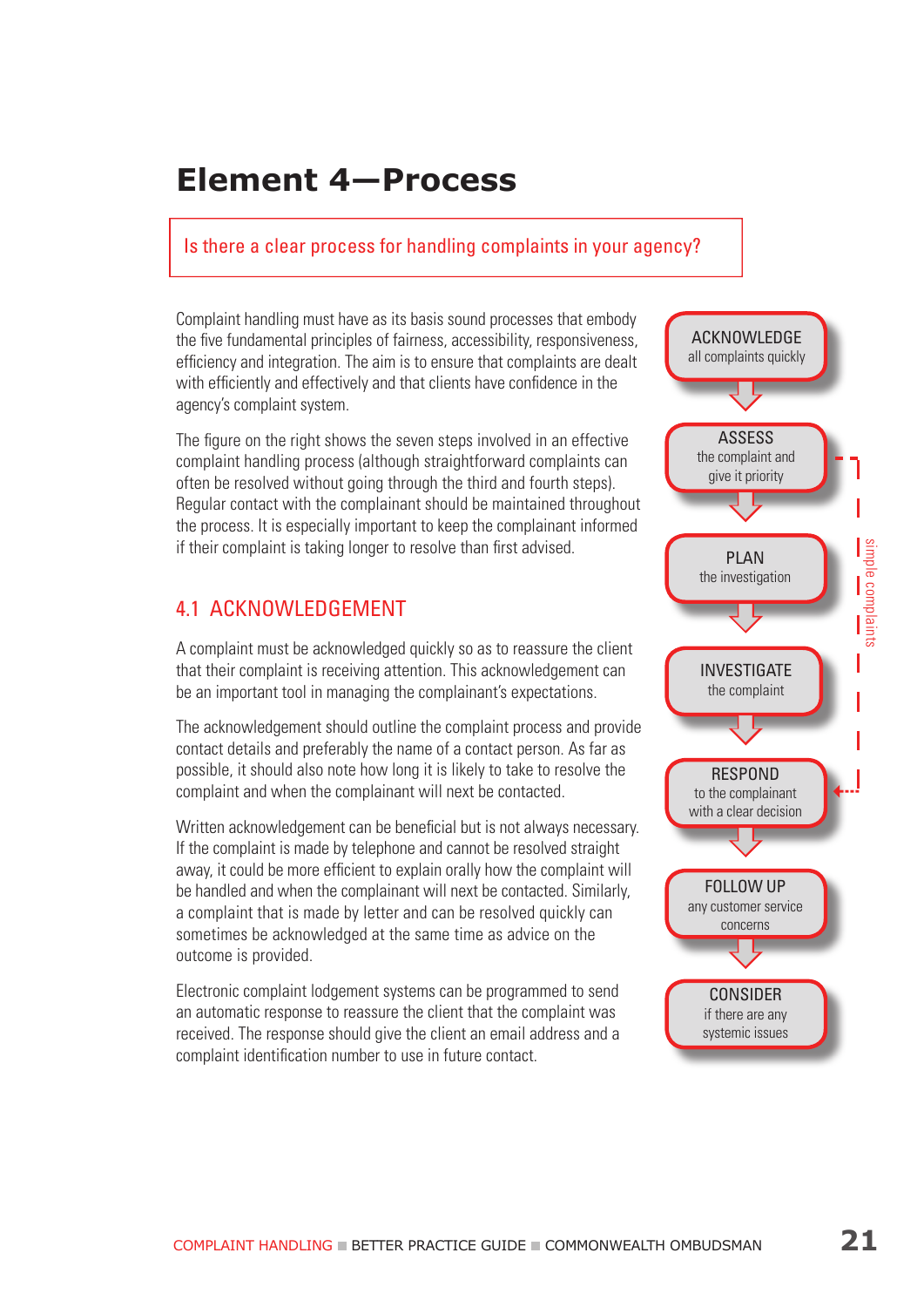# 4.2 Assessment and assigning priority

The nature of complaints differs widely. The subject of a complaint might be apparent from the information a complainant provides, or a lengthy investigation might be needed to clarify disputed factual or legal matters. Some complaints can be resolved by means of an explanation or apology; others seek reconsideration of a decision or policy or perhaps financial compensation. Many complaints are about administrative conduct, but some raise specialist legal or technical considerations. Often the scope of a complaint is not clear initially to either the complainant or the agency, and clarification is needed. A complaint can raise several related but differing concerns that require separate handling or referral to another agency.

Early assessment of a complaint is essential for effective complaint handling. The assessment should be carried out by a person or team that specialises in this task. In organisations that receive a large number of complaints the initial assessment is usually performed by an intake screening unit. Further preliminary assessment by other specialist staff might be needed if the complaint is more complex or difficult.

One element of effective assessment is deciding whether priority should be given to dealing with one or more aspects of a complaint. For example, there might be a dispute between a complainant and an agency that, if not dealt with promptly, will become worse. There could be a time limit that governs whether a practical outcome can be secured for a complainant if their complaint is upheld. A sensitive matter—one raised by a member of parliament, a whistleblower complaint, or something that could attract media attention—may call for special handling. On the other hand, a complaint unit has a duty to all complainants to deal efficiently with their complaints, and this can limit their capacity to give priority to a particular complaint.

Once the initial assessment has been done, it might be necessary to transfer the complaint to another officer in the same agency or to advise the complainant to approach a different organisation. This can be frustrating for complainants and can delay the resolution of a complaint. To minimise that risk, an agency should ensure that this stage of the process is seamless and is fully explained to complainants and that a contact number is given so the complainant does not become lost in the process.

It is good practice to ask the client how they would like to see their complaint resolved what outcome they are seeking. Sometimes an agency can meet the client's expectations and sometimes not, but it is important to take account of those expectations. Often what the complainant is seeking will be straightforward—for example, an apology, a refund of money paid, or compensation. In other cases the complainant might have an altruistic purpose, such as a desire to raise awareness of the problem or to ensure that other people will not find themselves in the same situation.

Some problems might not be easy to resolve—for example, a matter requiring major policy or procedural change. In these instances it is important the complainant knows that their concern is being taken seriously and that work on it is progressing.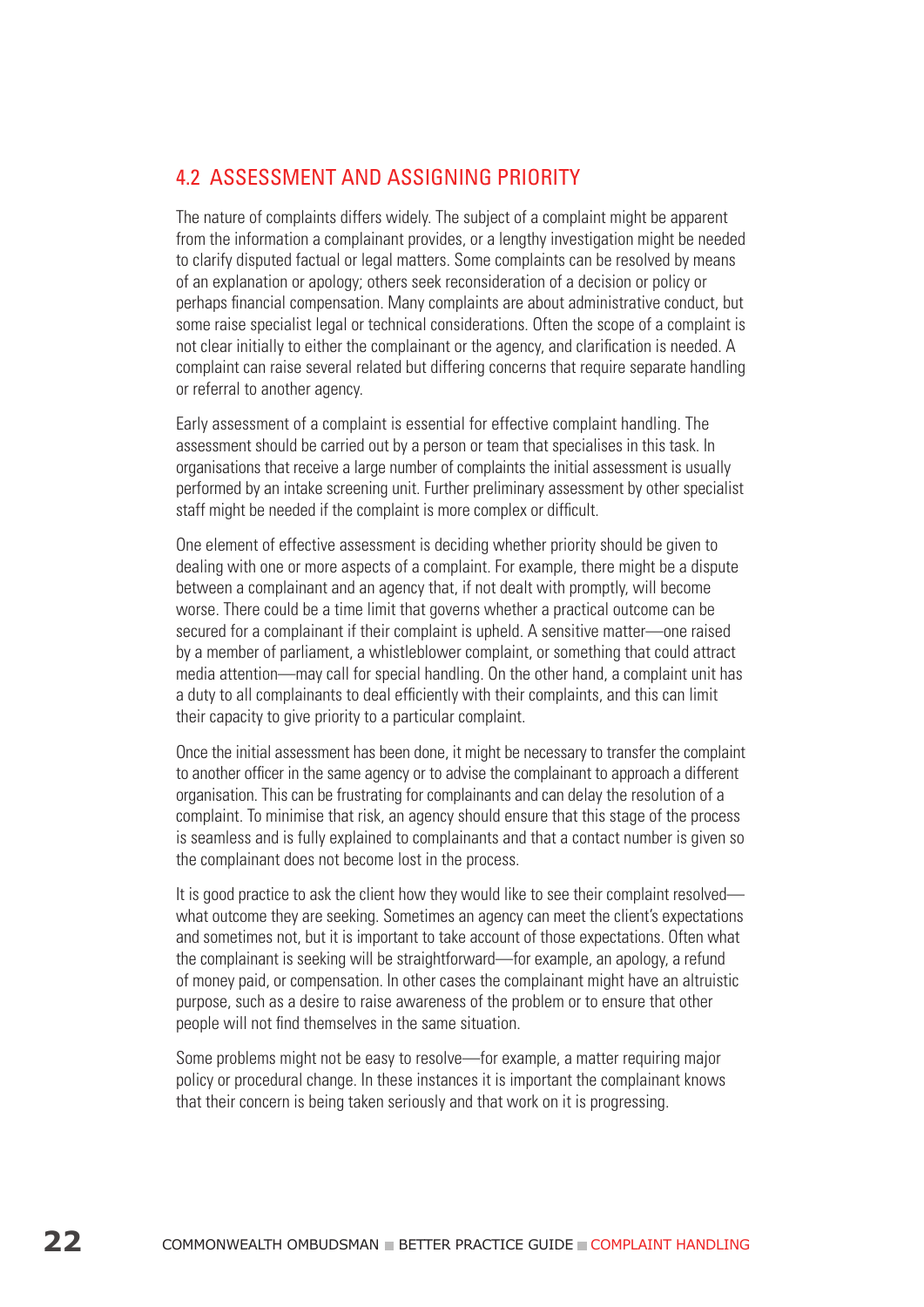Some complainants will seek an outcome that is inappropriate or disproportionate, such as having a staff member sacked because of a minor error. It is important to explain why the request cannot be met, and it is equally important to offer an alternative solution if possible.

Complaint handling staff must have the authority to resolve straightforward matters, but they must also be able to escalate matters that require closer consideration.

#### 4.3 Planning

As noted, complaints that are straightforward can often be resolved on first contact. If this is not the case and the complaint requires investigation, a short written plan should be prepared. The plan should:

- define what is to be investigated
- list the steps involved in investigating the complaint and state whether further information is required, either from the complainant or from another person or organisation
- provide an estimate of the time it will take to resolve the complaint
- identify the remedy the complainant is seeking, whether the complainant's expectations are realistic or need to be managed, and other possible remedies
- note any special considerations that apply to the complaint—for example, if the complainant has asked for their identity to be withheld from others or if there is sensitive or confidential information that needs to be safeguarded.

A written plan will focus attention on what is to be investigated. This will ensure that important matters are not overlooked and that the investigation does not wander off course. A plan also allows a supervisor and other officers to review the course of the investigation. This is especially important if the investigation cannot be completed by the officer to whom the complaint was initially assigned. A common cause of inefficiency and delay in complaint investigation is that responsibility for investigating a complaint is passed from one officer to another, without adequate handover or planning.

Planning and conducting an investigation is a dynamic and ongoing process. It is not always possible to know at the outset how an investigation will develop, and more complex investigations can take a long time. It is important to revisit the investigation plan regularly and make adjustments as circumstances change and new information becomes available.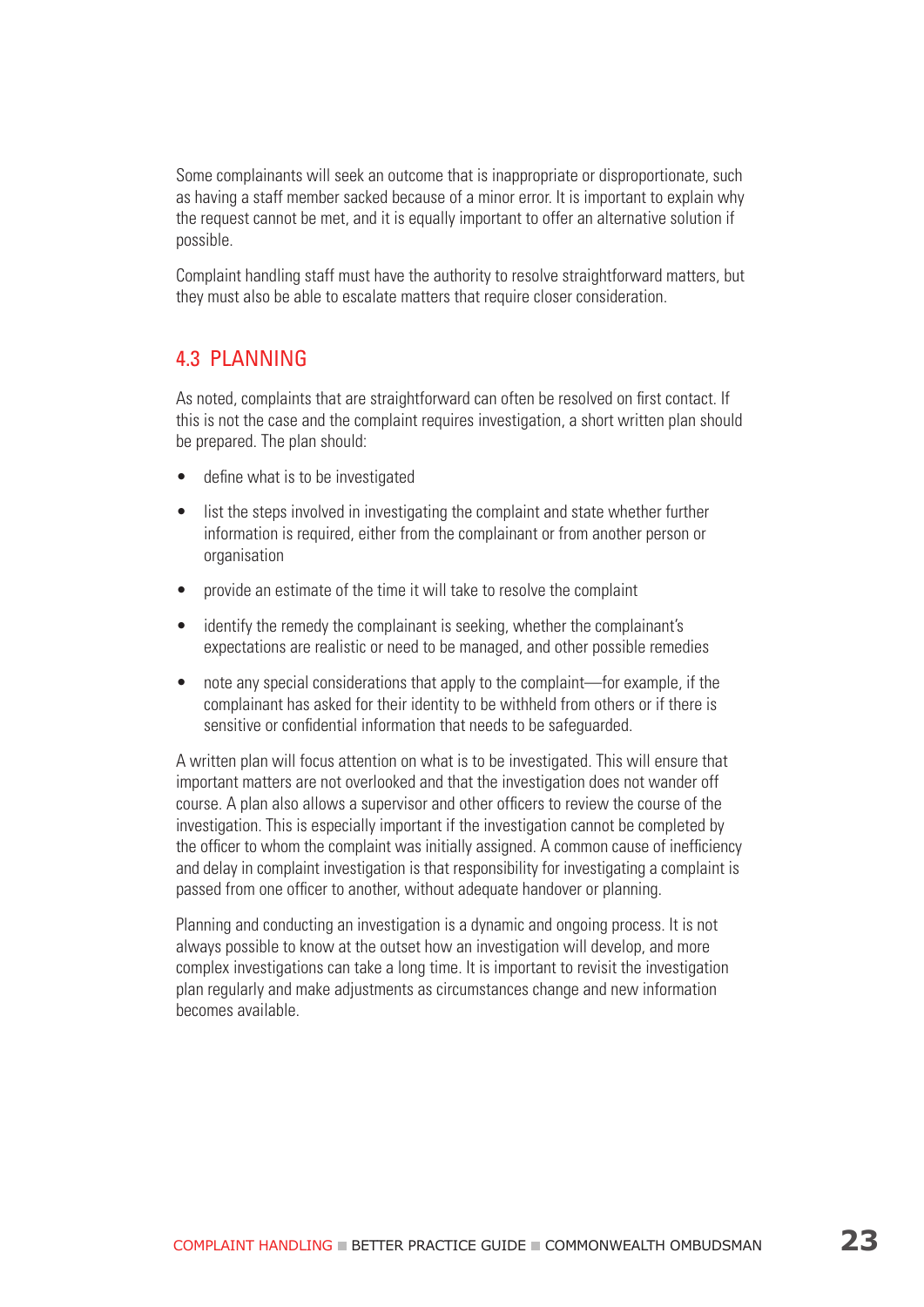# 4.4 Investigation

The purpose of an investigation is twofold: to resolve the complaint by reaching a fair and independent view on the issues raised by a complainant; and to provide an appropriate remedy.

The three principles of fair investigation are outlined in Section 2.1:

- Impartiality. Each complaint should be approached with an open mind, and the facts and contentions in support of a complaint should be weighed objectively.
- Confidentiality. A complaint should be investigated in private, and care should be taken when disclosing to others any identifying details of a complaint.
- *Transparency.* A complainant should be told about the steps in the complaint process and be given an opportunity to comment on adverse information or before a complaint is dismissed.

These three principles echo the requirements of administrative law, which public sector agencies must also observe during complaint investigation. The administrative law requirements are outlined in five best-practice guides published by the Administrative Review Council (at www.ag.gov.au/arc). The following are among the requirements that are relevant to complaint investigation:

- A finding on a disputed factual matter must be based on evidence that is relevant and logically capable of supporting the finding—not on guesswork, preconceptions, suspicion or questionable assumptions.
- A written record should be kept of evidence that is provided orally.
- A complainant is not obliged to substantiate each fact or element in their complaint, although it is reasonable for the investigator to ask them to assist the investigation by providing documents they have or explaining things they know.
- The rules of evidence that apply in court proceedings do not apply to administrative investigation, and an investigator can use reliable information obtained from any source.
- To accord natural justice, a complainant should be given an opportunity to comment on contrary information or claims from another source before a decision is made to dismiss the complaint.

It is not always possible to resolve each disputed matter. The evidence available to the investigator might be scant, inconclusive or evenly balanced, and this should be explained to the complainant. Thought should also be given to resolving the complaint differently, by exploring the options for reaching a settlement or understanding between the complainant and those being complained about.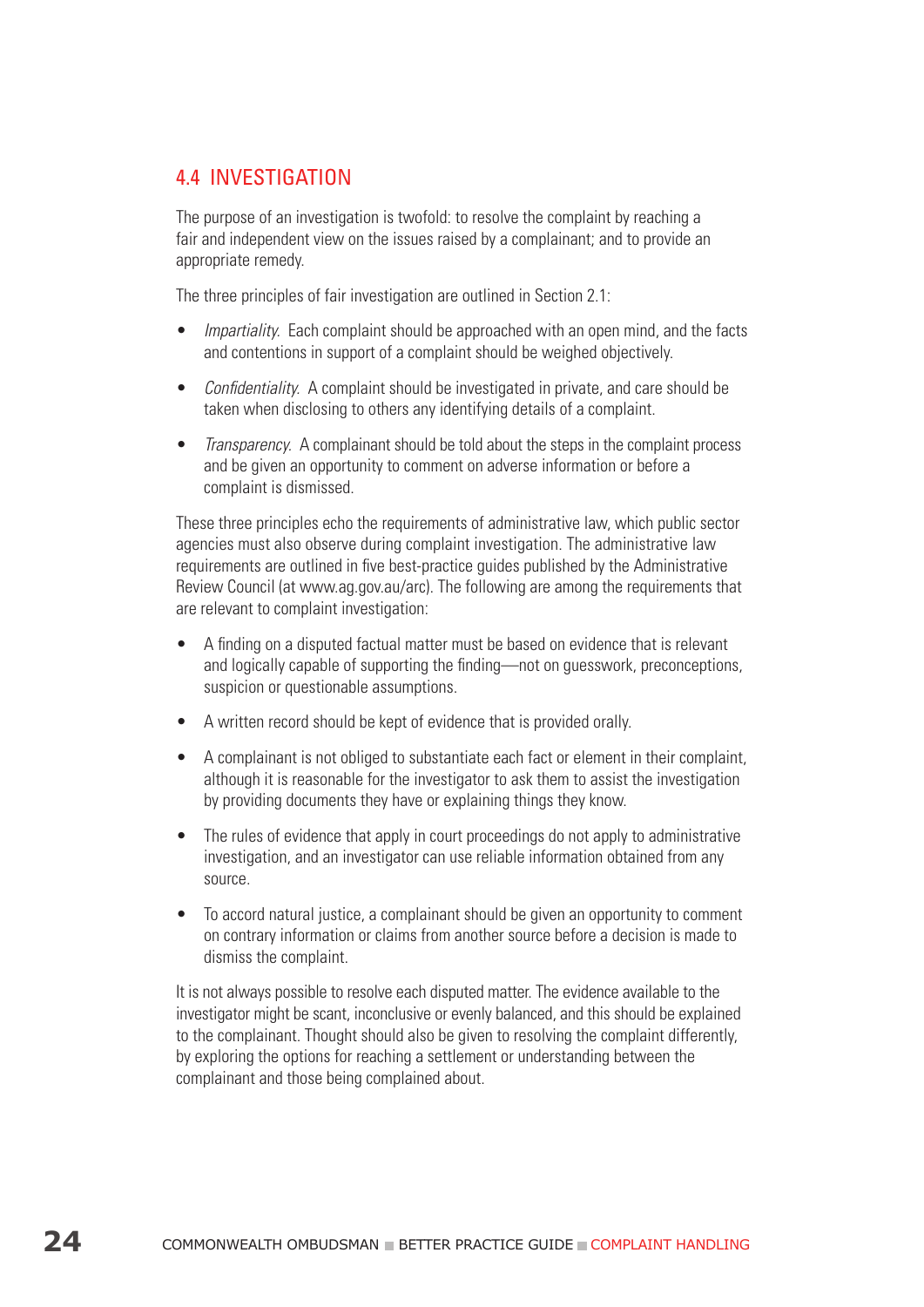#### 4.5 Response

When the investigation of a complaint is completed the complainant should be told the particulars of the investigation, including any findings or decision reached. Even when other aspects of the complaint are still being investigated the complainant will usually welcome an interim explanation of what has been finalised.

Whether the explanation should be given orally or in writing, or in both ways, will depend on the circumstances. An oral explanation will usually be more efficient and will be expected if that is the method of communication preferred by the complainant or adopted in earlier dealings. On the other hand, a written explanation is often more suitable if the complaint deals with a serious, complex or disputed matter. It might be appropriate to telephone the complainant to let them know that a more detailed written explanation will be forwarded to them.

The explanation should be presented in a style the complainant can understand and should deal with each concern or grievance raised in the complaint. Many complainants mistakenly believe that all aspects of their complaint were not fully examined or finally dealt with. One reason for this misunderstanding is that for privacy reasons agencies can be reticent about disclosing how a complaint against an agency staff member was dealt with. This is an important consideration, but it should not be a barrier to transparency and accountability. Guidelines for balancing these competing considerations are discussed in Australian Public Service Commission Circular No. 2008/3, Providing Information on Code of Conduct Investigation Outcomes to Complainants.

Thought should be given to whether a remedy can be provided to the complainant. Among the potential remedies are a better or fuller explanation, an apology, changing or reconsidering a decision, expediting action, removing a debt or penalty, and providing financial compensation. If some action is to be taken to redress a fault or a wrong suffered by the complainant, this should be described.

On the other hand, if a claim made by the complainant has not been accepted by the investigating officer, this should be noted and explained. An explanation should similarly be given if it has been decided not to investigate or to cease investigation of an issue raised by the complainant. The options available to the complainant, to seek internal review of any adverse finding or to pursue the complaint in another place, should be outlined. If appropriate, the complainant can also be invited to contact the investigating officer to speak about the complaint and the investigation.

#### 4.6 Follow-up

It is good practice to offer complainants the opportunity to seek review of how their complaint was handled and resolved.

If the client would like the complaint actions or findings to be better explained, the investigating officer can usually do this. Contact details and an invitation to follow up can usually be provided when the client is notified of the outcome of the investigation.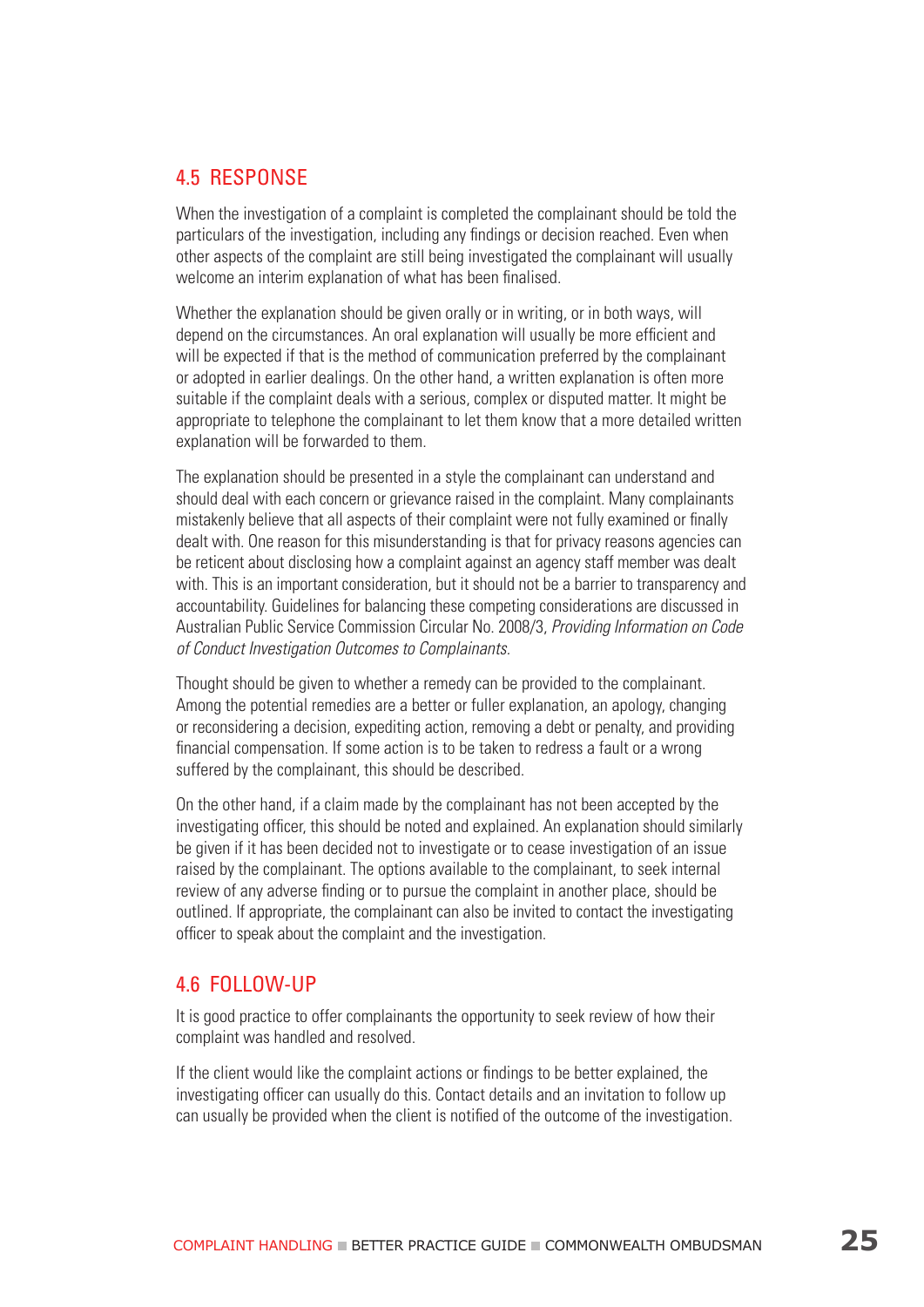If a complaint concerns the attitude or behaviour of the investigation staff—for example, an allegation of rudeness or unhelpfulness—this is often best handled through a telephone discussion with the investigating officer's supervisor or another senior staff member. It is not normal practice to mention this option when advising a complainant of the investigation's outcome: the matter is better dealt with when the complainant first raises it.

If a complainant is dissatisfied with an investigator's findings or decision, a review should be carried out by an officer who has not been involved in the matter. Usually this will be a more senior officer. The procedure for seeking internal review of this kind should be explained in the letter of notification and on the agency's website or in its other published literature. In order to bring finality to the investigation, it is common to set a limit on the period in which the complainant must seek internal review and to require that the review be sought in writing. The complainant should also be asked to specify what exactly they would like reviewed and why they disagree with the investigator's view.

An external review option may also be available to a complainant. The option of complaining to the Ombudsman or seeking tribunal review of a decision should be mentioned in any letter of notification from the agency. It is less common for agencies to list other external review options—such as judicial review and freedom of information requests—but these should be identified and explained if the complainant asks. A sound internal review process will reduce the likelihood of complaint to an external body and will assist any review that body carries out.

Mediation of an unresolved dispute between a complainant and an agency is another option. A mediator can help clarify matters, provide an impartial perspective, and propose solutions that both parties can agree to.

#### 4.7 Systemic issues

Resolving a person's grievance is not the last step in effective complaint handling. The person's complaint might point to a systemic administrative problem in the agency—that is, an administrative defect that either has occurred in other cases or could be repeated. This possibility should always be considered when finalising a complaint.

For example, a complaint could expose a need to improve the agency's recordkeeping or a need for better training or support for agency staff who have given inaccurate or unhelpful advice. Delay in resolving a person's complaint might suggest a need for greater efficiency in the agency or better liaison between different units of the agency or with other agencies that are jointly responsible for the subject of the complaint. A review of agency procedures and policies can be another beneficial outcome.

Responsibility for seeing that such improvements are made usually lies elsewhere in the agency, rather than with the complaint handling unit. It is therefore important that complaint issues and trends are reported to and analysed by the executive and senior managers in an agency, as discussed in Element 5—'Analysis'.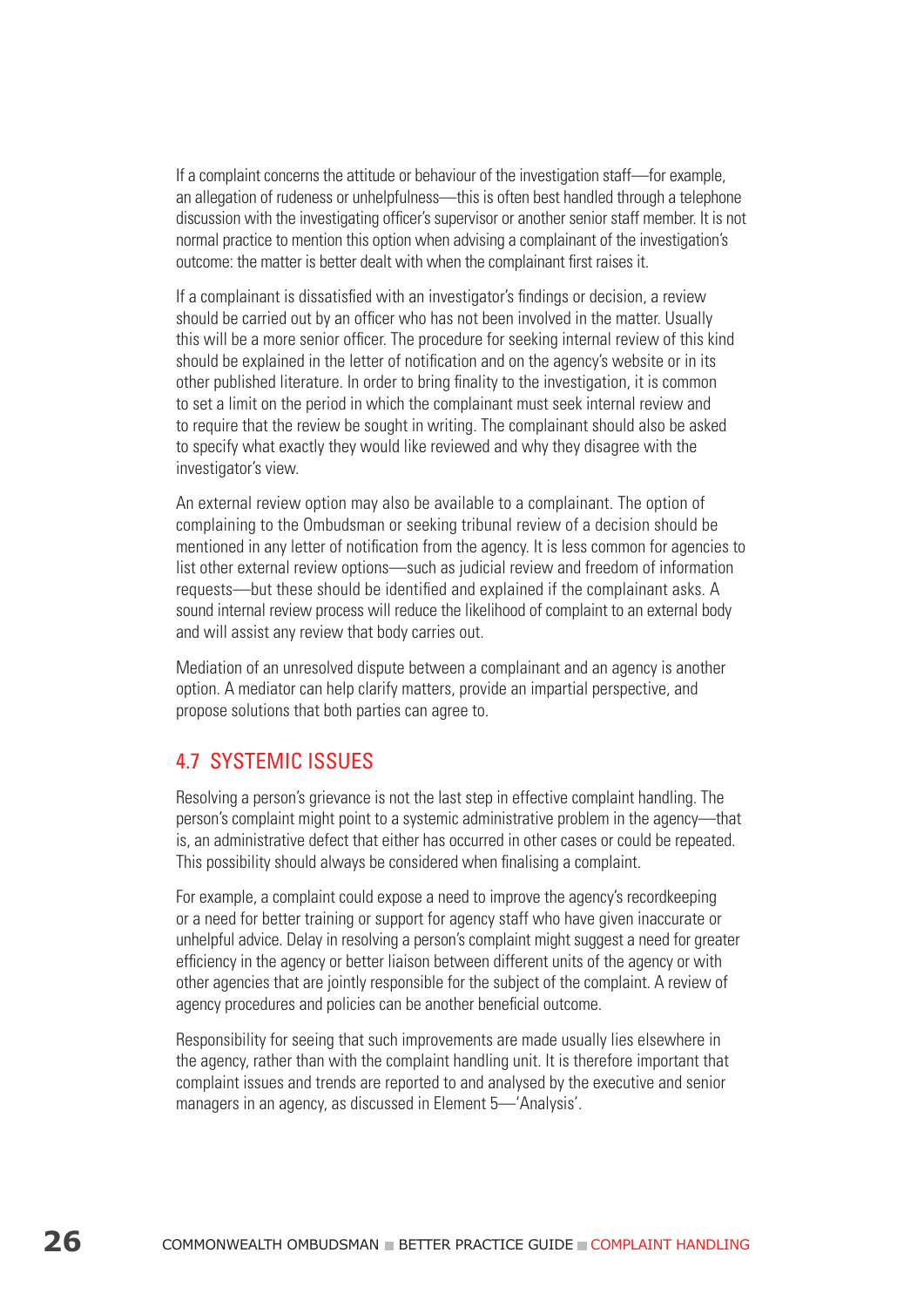# **Element 5—Analysis**

#### What do complaints tell you about your agency?

Complaints provide a rich source of information about how well an agency is performing and what improvements it might make. The information can point to problems with an agency's services or program delivery or to a need to improve how complaints are handled. To capture these broader considerations, agencies should ensure that complaint issues and trends are a central element of their business review processes.

### 5.1 Using complaint information to improve programs and services

Complaint information can provide a picture of weaknesses in existing programs, policies, and service and program delivery. This is, however, only possible if good records are kept and the information is regularly analysed. Reports on complaints should include the following:

- the number of complaints about a particular matter
- spikes in complaints
- the geographical spread of complaints
- the characteristics of the complainants—for example, whether they are businesses, community groups or individuals and whether they represent a particular demographic background
- complaint issues, whether occurring just once or more often, that expose a weakness in the agency's processes or that raise questions about integrity or reputation.

Numerous ongoing complaints about the same thing are usually a sign of a systemic or recurrent problem that requires further investigation and possible action by the agency. For example, the complaints might reveal that legislation is being wrongly interpreted or applied, an internal manual contains confusing guidelines or incorrect advice, recordkeeping needs to be improved, or staff need further training.

It is good practice to produce regular reports on complaints for presentation to senior management. The reports should be part of the agency's normal business activity. Information of this nature can help organisations improve services, safeguard their reputation and better prepare for the future.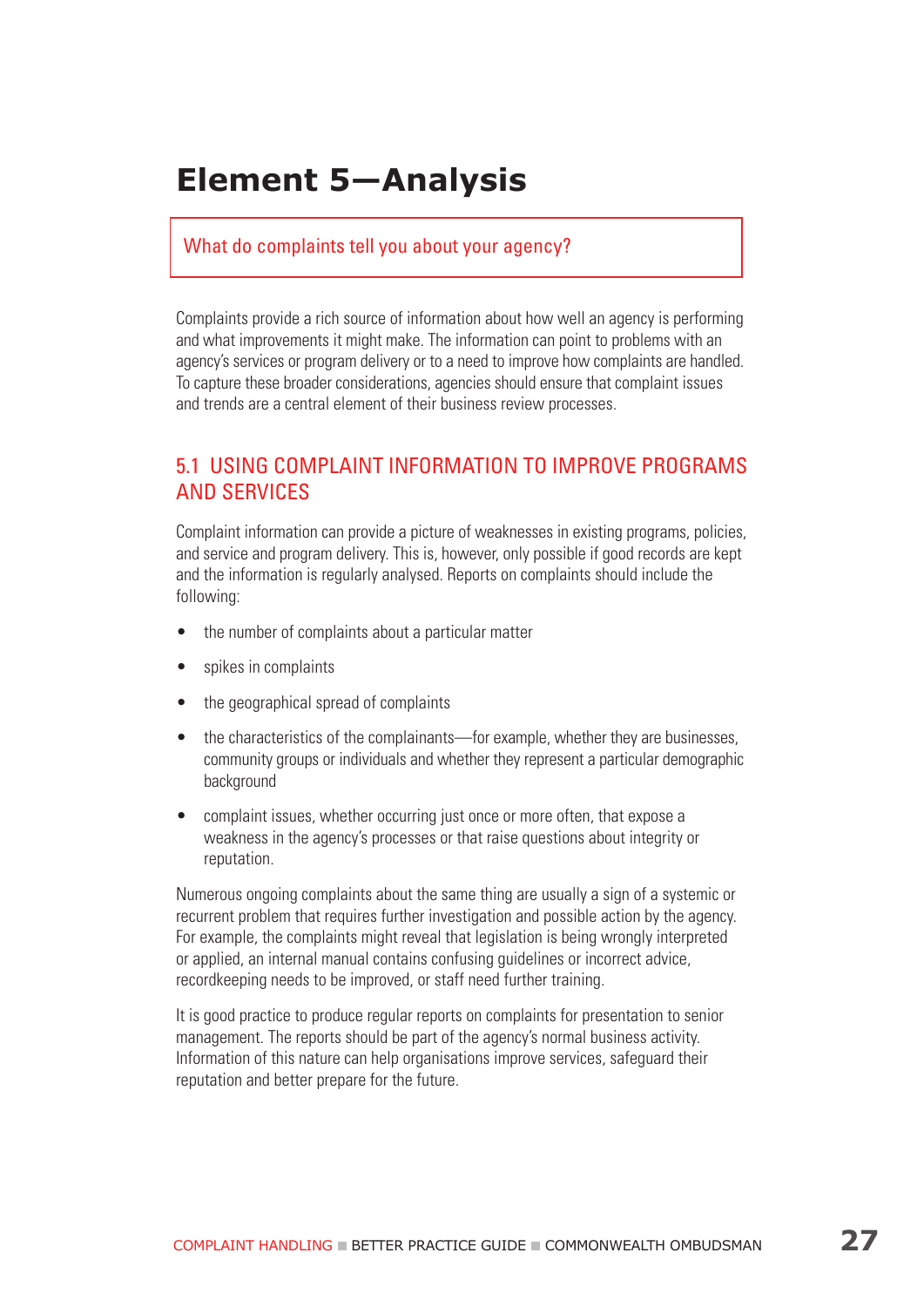Complaint data can be analysed in various ways, and care must be taken in the interpretation. For example, an increase in complaints could suggest problems with a new program or service or it could reflect greater public awareness and use of complaint mechanisms, or both. It is important not to look for only one cause of a problem: often there will be several, such as process, behavioural, system and organisational causes.

Effective root-cause analysis of complaints information—how did this particular problem happen?—should be carried out by a team of people in the agency who have a range of skills and organisational knowledge. The likelihood that problems will recur and complaints will continue to be made can be reduced only if the root causes of problems are identified and dealt with in a coordinated way.

In addition to regular timely reports on complaints, the complaint information system should be able to generate reports that meet the needs of specific groups within the agency, as discussed in Section 1.4. For example, some teams will be interested in complaints relating to a specific policy, while local managers will be interested in complaints about their region.

The framework for reporting on complaints should also be responsive to changes in an agency's business. If a policy initiative or new service is being introduced, reports should be more frequent during the implementation and early post-implementation phases. More detailed reporting at these early stages can help an agency adjust a policy or service promptly or slow down implementation if serious problems become evident. The system's reporting capacity must also be sufficiently flexible to allow reports to be produced urgently or on selected topics.

### 5.2 Using complaint information to improve complaint handling

Agencies should regularly review and analyse their complaint handling systems to gauge the systems' efficiency and effectiveness. Both quantitative measurement (for example, the number of complaints resolved in a given period) and qualitative measurement (for example, the degree of customer satisfaction with the process) should be undertaken. Agencies should publicly report on their performance against those standards.

A major element of good complaint handling, and one that is relatively easy to measure, is timeliness—at each stage of the process and overall. How clients feel at the end of the complaint process is equally important. Client satisfaction can be assessed through routine feedback from complainants and by periodic surveys.

Complaint information can also be useful for staff management. It can identify individual staff members or teams that are performing well, as well as those that are not. Information about problem areas and common concerns can also help managers determine staff training and development needs.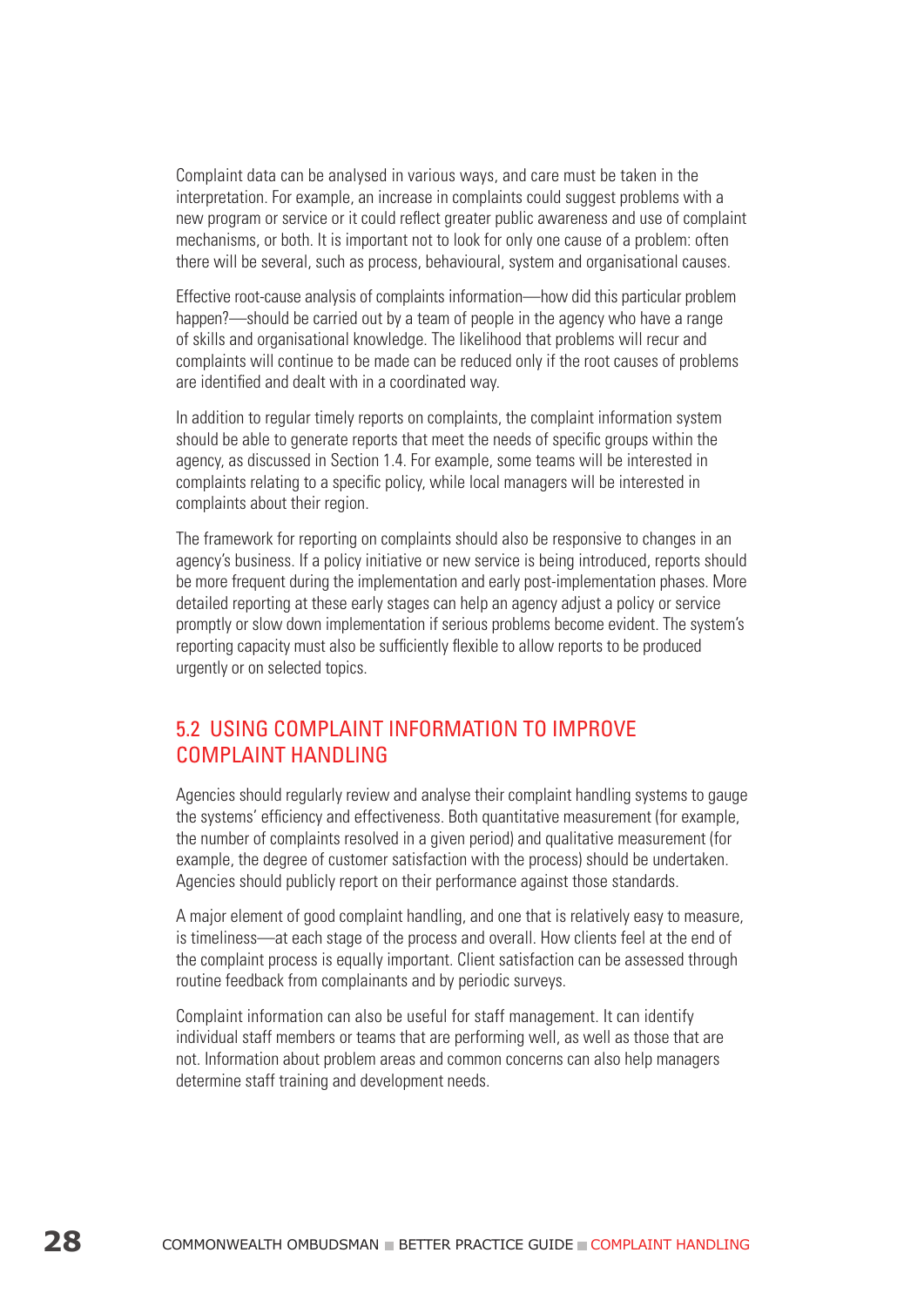# **Summary**

# **CULTURE**

- Staff at all levels understand and comply with the agency's policy on complaint handling.
- A senior manager is responsible for complaints.
- Staff who handle complaints receive specialist training.
- Sufficient resources are allocated to complaint handling.
- Strong internal networks ensure that other staff help specialist complaint handling staff.
- There is an information technology system that supports complaint handling and facilitates collection and analysis of complaint information.
- Regular internal reports are produced on complaint trends and administrative defects.
- Regular public reports are prepared on complaint trends and issues.

# **PRINCIPLES**

#### **Fairness**

- The agency:
	- deals with complaints impartially
	- handles complaints confidentially
	- is open about the process, keeps complainants advised of progress, and gives complainants the opportunity to respond and to seek internal review.

#### **Accessibility**

- Information about how to make a complaint is freely available.
- People can complain in a variety of ways—for example, by telephone, by mail and by using the internet.
- Steps are taken to remove barriers—real or imagined—to making a complaint.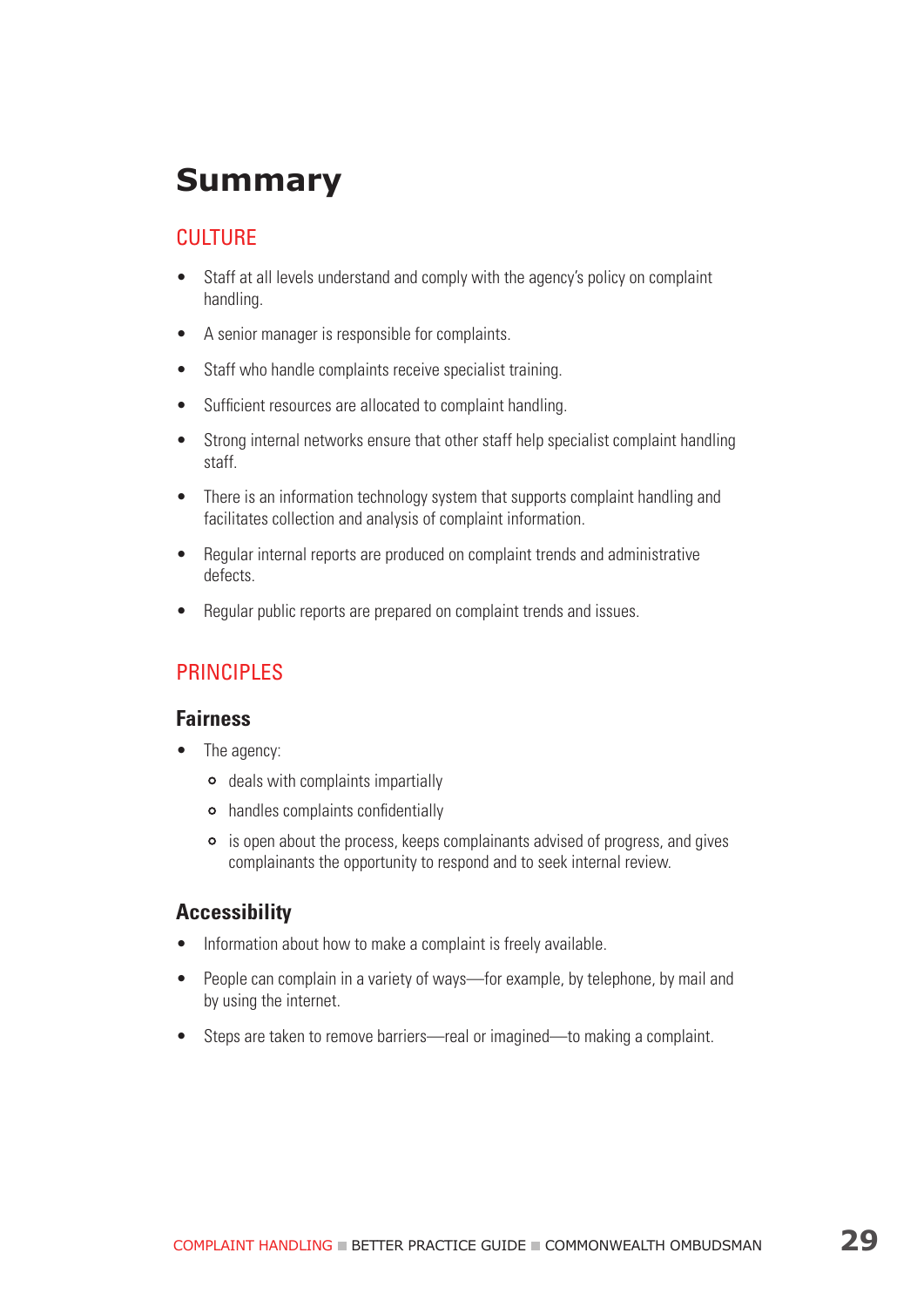### **Responsiveness**

- People with particular needs are assisted.
- The agency is alert to the needs of vulnerable clients.
- Unreasonable complainant behaviour is managed professionally.

#### **Efficiency**

- Complaints are resolved as quickly as possible, preferably on first contact if the complaint is straightforward.
- There is regular internal reporting to supervisors, so that unresolved complaints can be escalated if necessary.
- Staff have written complaint handling guidelines and procedures.
- There are quality assurance procedures for the complaint handling process.

#### **Internal integration**

• Dealing with complaints is part of an agency's core business, so that complaint handling is integrated with other business activities and all staff are involved.

#### **Integration with other agencies**

- Agencies consider establishing a formal procedure for referring complaints to other organisations they work closely with.
- Agencies cooperate in dealing promptly with complaints.
- When government functions are outsourced to a private organisation, the contract stipulates how complaints are dealt with.

# **PEOPLE**

- Agencies recruit complaint handling staff who are good communicators and who are warm and empathetic, non-defensive, astute, creative, decisive, firm and resilient.
- Temporary employment is considered where specialist complaint handling skills are needed.
- Continuing training is provided to staff.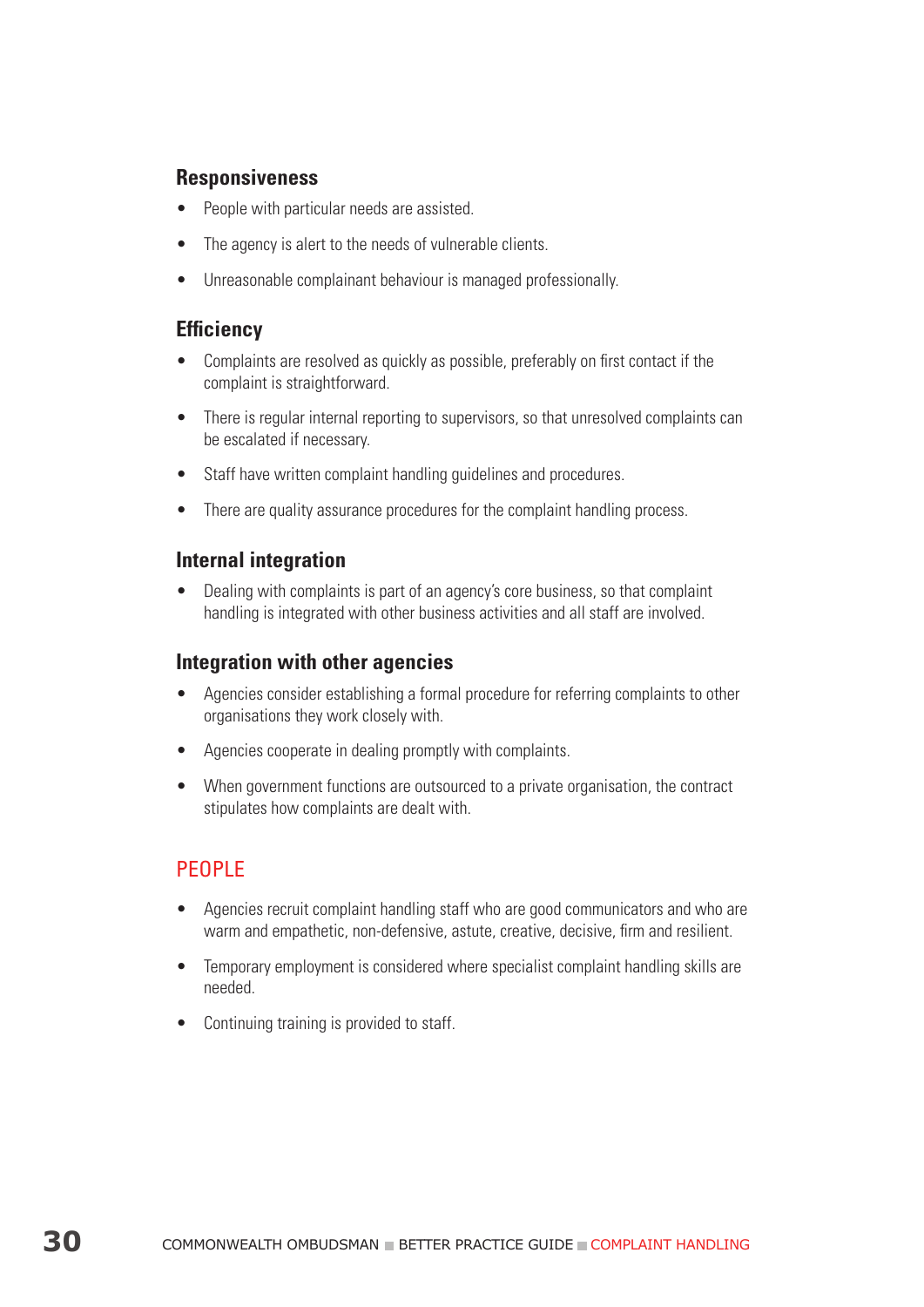- Effective supervision is provided to
	- support staff, particularly new staff
	- monitor complaint handling
	- **•** identify trends and special concerns
	- provide feedback regularly.

#### **PROCESS**

- Processes are documented clearly and are easy to understand and apply.
- The process includes:
	- acknowledging complaints promptly
	- assessing complaints and assigning them priority
	- planning an investigation if one is needed
	- investigating the complaint to determine the facts and options for resolution
	- responding to the complainant, including by keeping them informed of progress and providing a detailed response
	- providing a remedy where appropriate
	- advising on options for internal and external review if the complainant remains dissatisfied with the agency's response
	- considering if there are any systemic issues that warrant attention.

# **ANALYSIS**

- Complaint data is regularly analysed to see what is going wrong and what can be improved.
- As well as generating regular reports, the system is able to respond to ad hoc or urgent reporting requests.
- Agencies report publicly on their performance against both quantitative and qualitative complaint handling measures.
- The complaint system is regularly reviewed in order to assess its effectiveness.